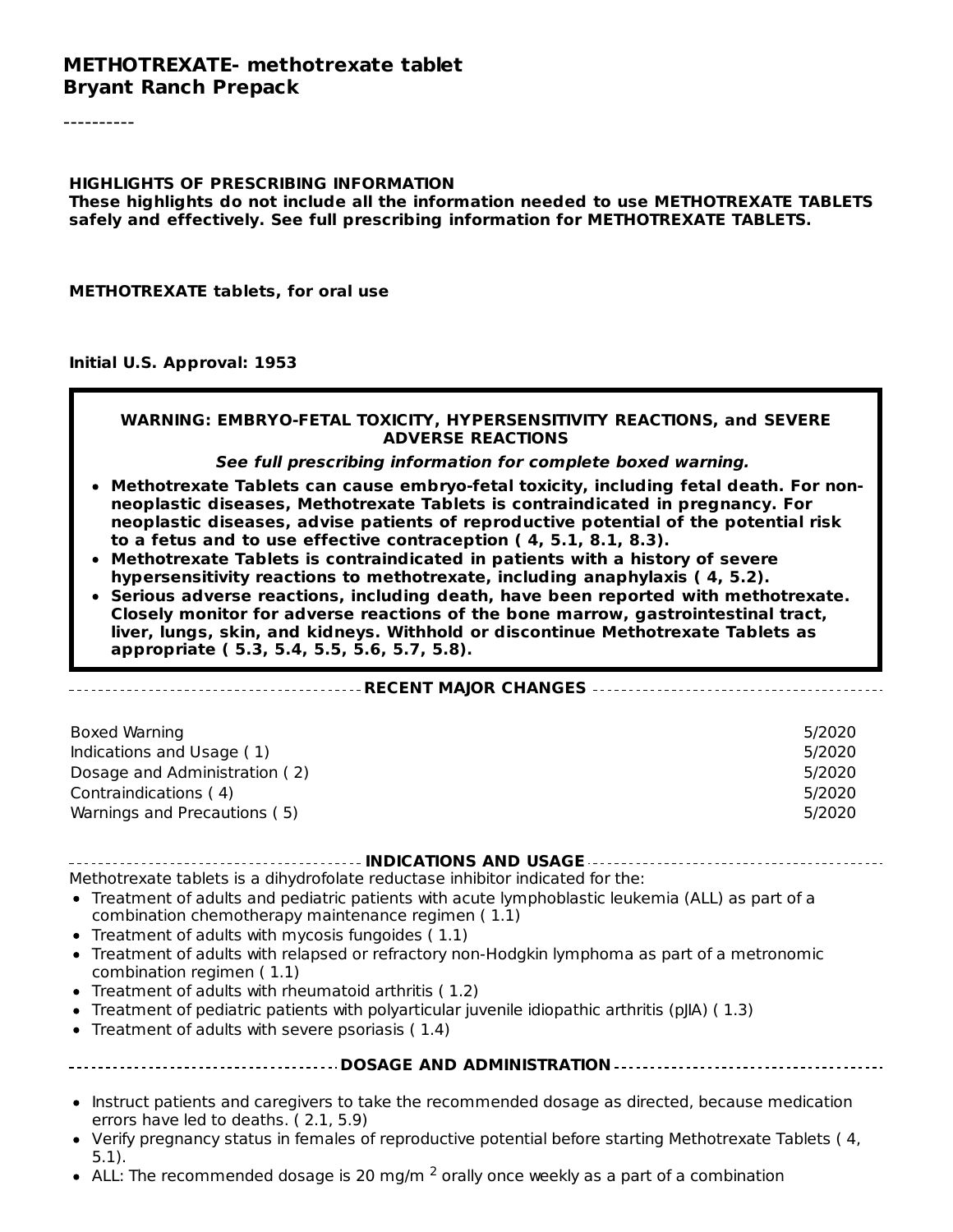ALL: The recommended dosage is 20 mg/m orally once we have as a part of a combination of a combination of a combination of a combination of a combination of a combination of a combination of a combination of a combination chemotherapy maintenance regimen. ( 2.2)

- Mycosis fungoides: The recommended dosage is 25 mg to 75 mg orally once weekly as monotherapy; 10 mg/m  $^2$  orally twice weekly as part of combination chemotherapy. (2.2)
- Relapsed or refractory non-Hodgkin lymphoma: The recommended dosage is 2.5 mg orally two to four times per week as part of metronomic combination chemotherapy. ( 2.2)
- Rheumatoid Arthritis: The recommended starting dosage is 7.5 mg orally once weekly; adjust dose to achieve an optimal response ( 2.3)
- pJIA: The recommended starting dosage is 10 mg/m  $^2$  orally once weekly; adjust dose to achieve an optimal response ( 2.4)
- Psoriasis: The recommended dosage is 10 mg to 25 mg orally once weekly until adequate response is achieved. ( 2.5)

| -----------------------------------                                                                                                                                                                                                                                                                                                                                                                                                                                                                                                                                                                                                                                                           |
|-----------------------------------------------------------------------------------------------------------------------------------------------------------------------------------------------------------------------------------------------------------------------------------------------------------------------------------------------------------------------------------------------------------------------------------------------------------------------------------------------------------------------------------------------------------------------------------------------------------------------------------------------------------------------------------------------|
| Tablets: 2.5 mg (3)                                                                                                                                                                                                                                                                                                                                                                                                                                                                                                                                                                                                                                                                           |
|                                                                                                                                                                                                                                                                                                                                                                                                                                                                                                                                                                                                                                                                                               |
| • In pregnancy for non-neoplastic diseases (4)                                                                                                                                                                                                                                                                                                                                                                                                                                                                                                                                                                                                                                                |
| • History of severe hypersensitivity to Methotrexate (4)                                                                                                                                                                                                                                                                                                                                                                                                                                                                                                                                                                                                                                      |
| <b>WARNINGS AND PRECAUTIONS</b>                                                                                                                                                                                                                                                                                                                                                                                                                                                                                                                                                                                                                                                               |
| • Serious Infections: Monitor patients for infection during and after treatment with Methotrexate Tablets.<br>Withhold or discontinue Methotrexate Tablets for serious infections as appropriate. (5.11)<br>• Neurotoxicity: Monitor patients for neurotoxicity and withhold or discontinue Methotrexate Tablets as<br>appropriate. (5.12)<br>• Secondary Malignancies: Can occur with methotrexate. (5.13)<br>• Tumor Lysis Syndrome: Institute appropriate prophylactic measures in patients at risk for tumor lysis<br>syndrome prior to initiation of Methotrexate Tablets. (5.14)<br>. Immunizations and Risk Live Vaccines: Immunizations with live vaccines is not recommended. Follow |
| current vaccination practice guidelines. (5.15)                                                                                                                                                                                                                                                                                                                                                                                                                                                                                                                                                                                                                                               |
| • Infertility: Can cause impairment of fertility, oligospermia, and menstrual dysfunction. (5.16, 8.3)                                                                                                                                                                                                                                                                                                                                                                                                                                                                                                                                                                                        |
|                                                                                                                                                                                                                                                                                                                                                                                                                                                                                                                                                                                                                                                                                               |
| Common adverse reactions include ulcerative stomatitis, leukopenia, nausea, abdominal distress. (6.1)<br>To report SUSPECTED ADVERSE REACTIONS, contact Accord Healthcare Inc. at 1-866-941-<br>7875 or www.accordhealthcare.us or FDA at 1-800-FDA-1088 or www.fda.gov/medwatch.                                                                                                                                                                                                                                                                                                                                                                                                             |
| Refer to the full prescribing information for drug interactions with Methotrexate. (7)                                                                                                                                                                                                                                                                                                                                                                                                                                                                                                                                                                                                        |
| USE IN SPECIFIC POPULATIONS                                                                                                                                                                                                                                                                                                                                                                                                                                                                                                                                                                                                                                                                   |
| Lactation: Instruct not to breastfeed. (8.2)                                                                                                                                                                                                                                                                                                                                                                                                                                                                                                                                                                                                                                                  |
| See 17 for PATIENT COUNSELING INFORMATION and FDA-approved patient labeling.                                                                                                                                                                                                                                                                                                                                                                                                                                                                                                                                                                                                                  |

**Revised: 8/2021**

### **FULL PRESCRIBING INFORMATION: CONTENTS\* WARNING: EMBRYO-FETAL TOXICITY, HYPERSENSITIVITY REACTIONS, and SEVERE ADVERSE REACTIONS**

### **1 INDICATIONS AND USAGE**

- 1.1 Neoplastic Diseases
- 1.2 Rheumatoid Arthritis
- 1.3 Polyarticular Juvenile Idiopathic Arthritis
- 1.4 Psoriasis

### **2 DOSAGE AND ADMINISTRATION**

- 2.1 Important Dosage and Safety Information
- 2.2 Recommended Dosage for Neoplastic Diseases
- 2.3 Recommended Dosage for Rheumatoid Arthritis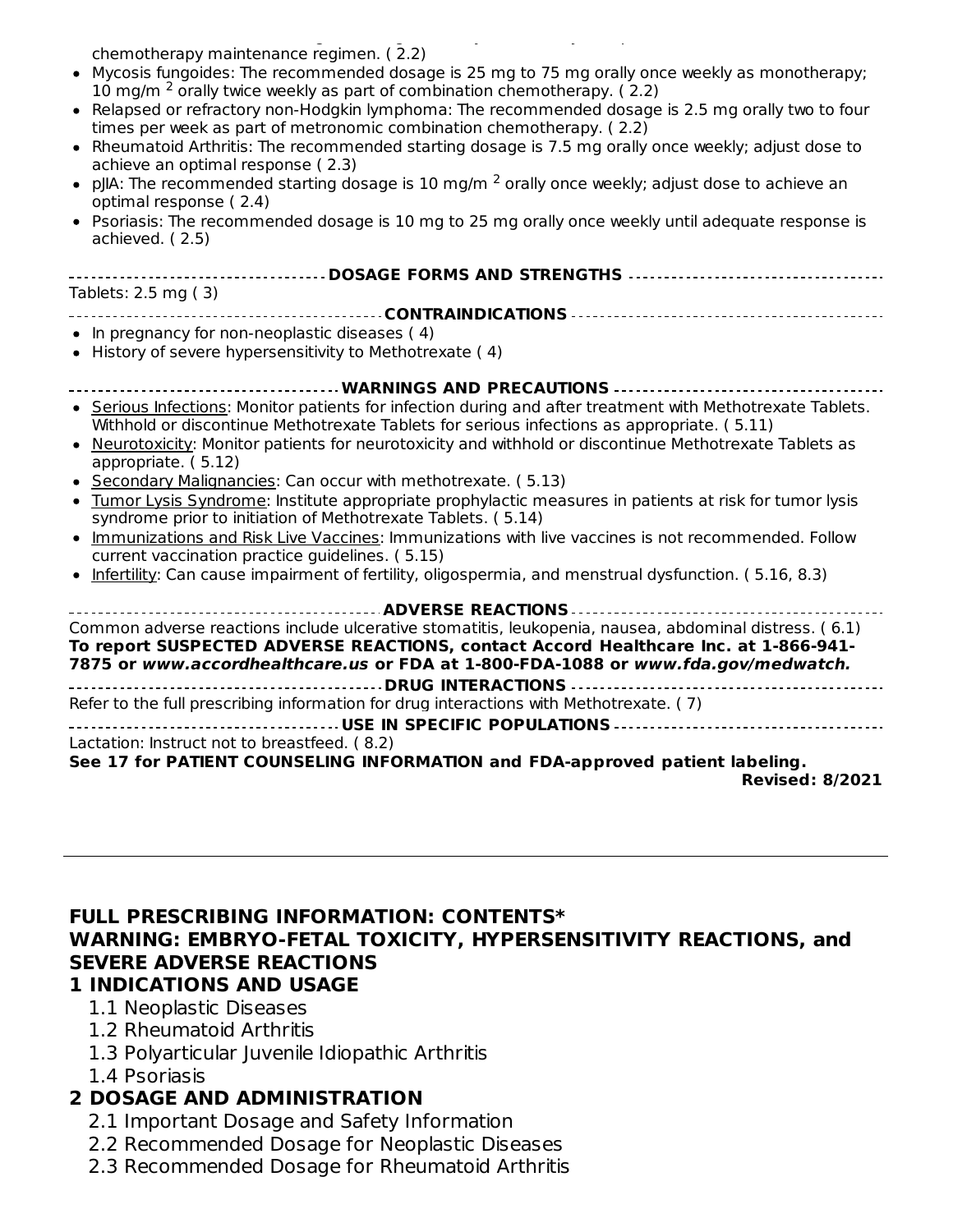- 2.4 Recommended Dosage for Polyarticular Juvenile Idiopathic Arthritis
- 2.5 Recommended Dosage for Psoriasis
- 2.6 Dosage Modifications for Adverse Reactions

### **3 DOSAGE FORMS AND STRENGTHS**

### **4 CONTRAINDICATIONS**

### **5 WARNINGS AND PRECAUTIONS**

- 5.1 Embryo-Fetal Toxicity
- 5.2 Hypersensitivity Reactions
- 5.3 Myelosuppression
- 5.4 Gastrointestinal Toxicity
- 5.5 Hepatotoxicity
- 5.6 Pulmonary Toxicity
- 5.7 Dermatologic Reactions
- 5.8 Renal Toxicity
- 5.9 Risk of Serious Adverse Reactions with Medication Error
- 5.10 Folic Acid Supplementation
- 5.11 Serious Infections
- 5.12 Neurotoxicity
- 5.13 Secondary Malignancies
- 5.14 Tumor Lysis Syndrome
- 5.15 Immunization and Risks Associated with Live Vaccines
- 5.16 Infertility
- 5.17 Increased Risk of Adverse Reactions Due to Third-Space Accumulation

### **6 ADVERSE REACTIONS**

- 6.1 Clinical Trials Experience
- 6.2 Postmarketing Experience

### **7 DRUG INTERACTIONS**

7.1 Effects of Other Drugs on Methotrexate

### **8 USE IN SPECIFIC POPULATIONS**

- 8.1 Pregnancy
- 8.2 Lactation
- 8.3 Females and Males of Reproductive Potential
- 8.4 Pediatric Use
- 8.5 Geriatric Use
- 8.6 Renal Impairment
- 8.7 Hepatic Impairment

### **10 OVERDOSAGE**

#### **11 DESCRIPTION**

### **12 CLINICAL PHARMACOLOGY**

- 12.1 Mechanism of Action
- 12.3 Pharmacokinetics

### **13 NONCLINICAL TOXICOLOGY**

- 13.1 Carcinogenesis, Mutagenesis, Impairment of Fertility
- **15 REFERENCES**

### **16 HOW SUPPLIED/STORAGE AND HANDLING**

#### **17 PATIENT COUNSELING INFORMATION**

\* Sections or subsections omitted from the full prescribing information are not listed.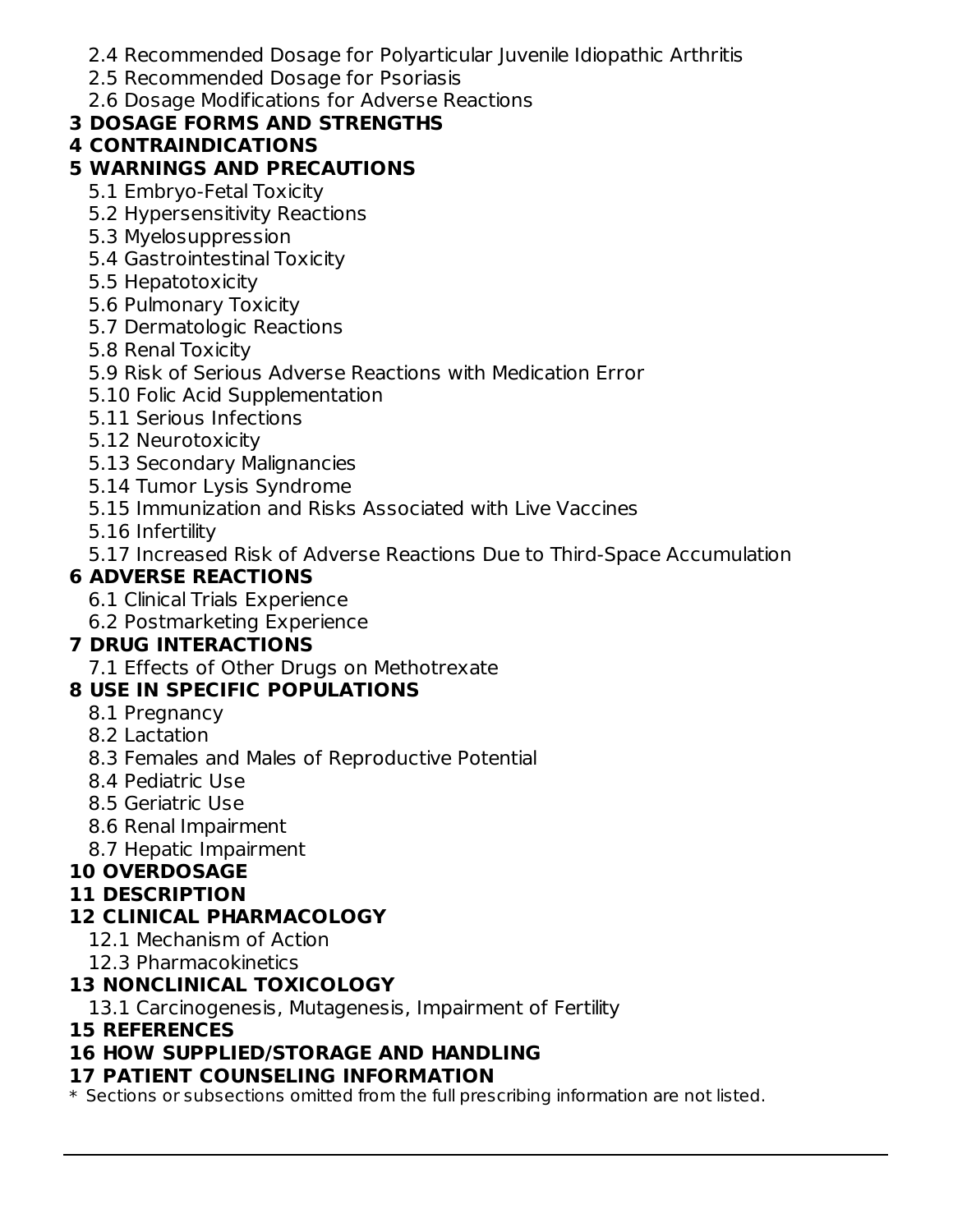#### **WARNING: EMBRYO-FETAL TOXICITY, HYPERSENSITIVITY REACTIONS, and SEVERE ADVERSE REACTIONS**

- **Methotrexate Tablets can cause embryo-fetal toxicity, including fetal death. For non-neoplastic diseases, Methotrexate Tablets is contraindicated in pregnancy. For neoplastic diseases, advise females and males of reproductive potential to use effective contraception [see Contraindications (4), Warnings and Precautions (5.1), Use in Specific Populations (8.1, 8.3)].**
- **Methotrexate tablets is contraindicated in patients with a history of severe hypersensitivity reactions to methotrexate, including anaphylaxis [ Contraindications (4), Warnings and Precautions (5.2)].**
- **Serious adverse reactions, including death, have been reported with methotrexate. Closely monitor for adverse reactions of the bone marrow, gastrointestinal tract, liver, lungs, skin, and kidneys. Withhold or discontinue Methotrexate Tablets as appropriate [Warnings and Precautions ( 5.3, 5.4, 5.5, 5.6, 5.7, 5.8)].**

### **1 INDICATIONS AND USAGE**

### **1.1 Neoplastic Diseases**

is indicated for the: Methotrexate Tablets is indicated for the:

- treatment of adults and pediatric patients with acute lymphoblastic leukemia (ALL) as part of a combination chemotherapy maintenance regimen
- treatment of adults with mycosis fungoides (cutaneous T-cell lymphoma) as a single agent or as part of a combination chemotherapy regimen.
- treatment of adults with relapsed or refractory non-Hodgkin lymphomas as part of a metronomic combination chemotherapy regimen

### **1.2 Rheumatoid Arthritis**

is indicated for the treatment of adults with rheumatoid arthritis. Methotrexate Tablets is indicated for the treatment of adults with rheumatoid arthritis.

### **1.3 Polyarticular Juvenile Idiopathic Arthritis**

is indicated for the treatment of pediatric patients with polyarticular Juvenile Idiopathic Arthritis (pJIA). Methotrexate Tablets is indicated for the treatment of pediatric patients with polyarticular Juvenile Idiopathic Arthritis (pJIA).

### **1.4 Psoriasis**

is indicated for the treatment of adults with severe psoriasis. Methotrexate Tablets is indicated for the treatment of adults with severe psoriasis.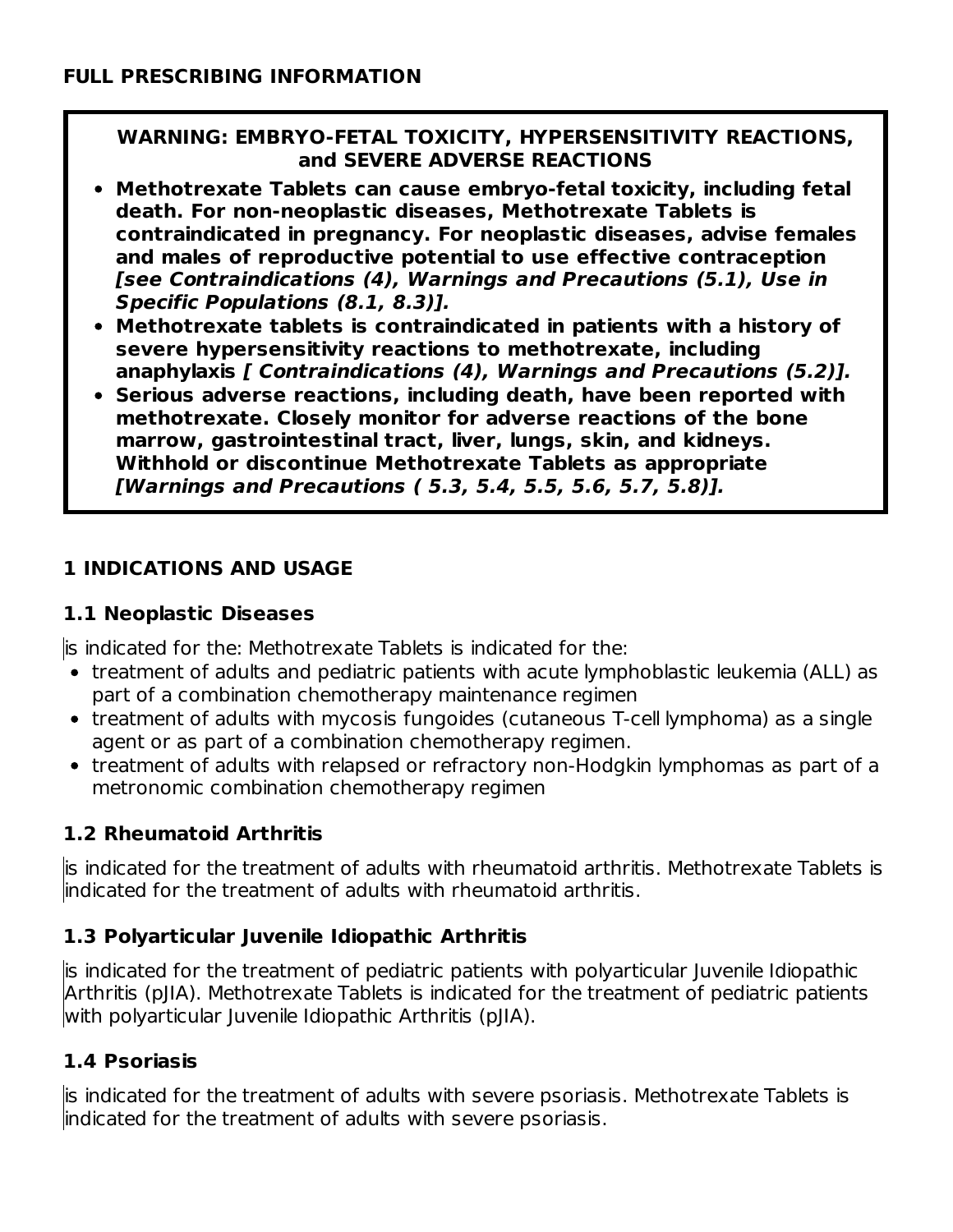### **2 DOSAGE AND ADMINISTRATION**

### **2.1 Important Dosage and Safety Information**

in females of reproductive potential before starting Methotrexate Tablets Verify pregnancy status in females of reproductive potential before starting Methotrexate Tablets [see Contraindications (4), Warnings and Precautions ( 5.1)].

Instruct patients and caregivers to take the recommended dosage as directed, because medication errors have led to deaths Instruct patients and caregivers to take the recommended dosage as directed, because medication errors have led to deaths [see Warnings and Precautions ( 5.9)].

When switching the dosing regimen from oral administration to intravenous, intramuscular, or subcutaneous administration, an alternative dosing regimen may be necessary.When switching the dosing regimen from oral administration to intravenous, intramuscular, or subcutaneous administration, an alternative dosing regimen may be necessary.

Do not administer to patients who are unable to swallow a tablet.Do not administer to patients who are unable to swallow a tablet.

Methotrexate Tablets is a cytotoxic drug. Follow applicable special handling and disposal procedures. Methotrexate Tablets is a cytotoxic drug. Follow applicable special handling and disposal procedures.  $^{\rm 1}$ 

### **2.2 Recommended Dosage for Neoplastic Diseases**

### Acute Lymphoblastic Leukemia

The recommended starting dosage of Methotrexate Tablets is 20 mg/m <sup>2</sup> orally once weekly, as part of a combination chemotherapy maintenance regimen. After initiating Methotrexate Tablets, periodically monitor absolute neutrophil count (ANC) and platelet count and adjust the dose to maintain ANC at a desirable level and for excessive myelosuppression.

### Mycosis Fungoides

The recommended dosage of Methotrexate Tablets is 25 to 75 mg orally once weekly when administered as a single agent or  $10$  mg/m  $^2$  orally twice weekly as part of a combination chemotherapy regimen.

### Relapsed or Refractory Non-Hodgkin Lymphomas

The recommended dosage of Methotrexate Tablets is 2.5 mg orally 2 to 4 times per week (maximum 10 mg per week) as part of a metronomic combination chemotherapy regimen.

### **2.3 Recommended Dosage for Rheumatoid Arthritis**

The recommended starting dosage of Methotrexate Tablets is 7.5 mg orally once weekly with escalation to achieve optimal response. Dosages of more than 20 mg once weekly result in an increased risk of serious adverse reactions, including myelosuppression. When responses are observed, the majority occurred between 3 and 6 weeks from initiation of treatment; however, responses have occurred up to 12 weeks after treatment initiation.The recommended starting dosage of Methotrexate Tablets is 7.5 mg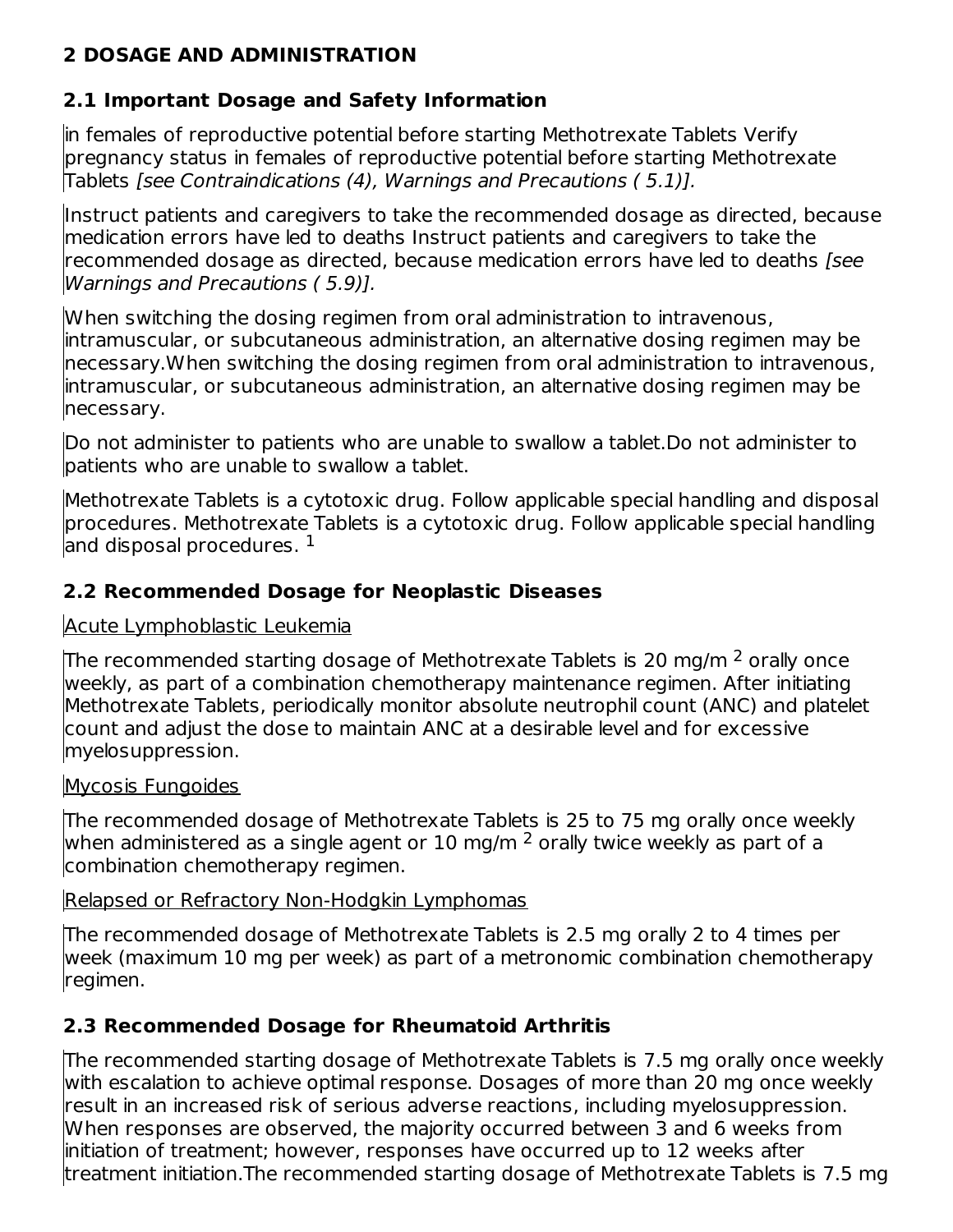orally once weekly with escalation to achieve optimal response. Dosages of more than 20 mg once weekly result in an increased risk of serious adverse reactions, including myelosuppression. When responses are observed, the majority occurred between 3 and 6 weeks from initiation of treatment; however, responses have occurred up to 12 weeks after treatment initiation.

Administer folic acid or folinic acid to reduce the risk of methotrexate adverse reactions [see Warnings and Precautions ( 5.10)].

### **2.4 Recommended Dosage for Polyarticular Juvenile Idiopathic Arthritis**

The recommended starting dosage of Methotrexate Tablets is 10 mg/m orally once weekly with escalation to achieve optimal response. Dosages of more than 30 mg/m once weekly result in an increased risk of serious adverse reactions, including myelosuppression. When responses are observed, the majority occurred between 3 and 6 weeks from initiation of treatment; however, responses have occurred up to 12 weeks after treatment initiation. The recommended starting dosage of Methotrexate Tablets is 10 mg/m  $^2$  orally once weekly with escalation to achieve optimal response. Dosages of more than 30 mg/m  $^2$  once weekly result in an increased risk of serious adverse reactions, including myelosuppression. When responses are observed, the majority occurred between 3 and 6 weeks from initiation of treatment; however, responses have occurred up to 12 weeks after treatment initiation.

or folinic acid to reduce the risk of methotrexate adverse reactions Administer folic acid or folinic acid to reduce the risk of methotrexate adverse reactions *[see Warnings and* Precautions ( 5.10)].

### **2.5 Recommended Dosage for Psoriasis**

The recommended dosage of Methotrexate Tablets is 10 to 25 mg orally once weekly until an adequate response is achieved. Adjust the dose gradually to achieve optimal clinical response; do not exceed a dose of 30 mg per week. Once optimal clinical response has been achieved, reduce the dosage to the lowest possible dosing regimen. or folinic acid supplementation to reduce the risk of methotrexate adverse reactions The recommended dosage of Methotrexate Tablets is 10 to 25 mg orally once weekly until an adequate response is achieved. Adjust the dose gradually to achieve optimal clinical response; do not exceed a dose of 30 mg per week. Once optimal clinical response has been achieved, reduce the dosage to the lowest possible dosing regimen. Administer folic acid or folinic acid supplementation to reduce the risk of methotrexate adverse reactions [see Warnings and Precautions ( 5.10)].

### **2.6 Dosage Modifications for Adverse Reactions**

Discontinue Methotrexate Tablets for:Discontinue Methotrexate Tablets for:

- Anaphylaxis or other severe hypersensitivity reactions [see Warnings and Precautions  $(5.2)$ ]
- Lymphoproliferative disease [see Warnings and Precautions (5.13)]

Withhold, dose reduce or discontinue Methotrexate Tablets as appropriate for:Withhold, dose reduce or discontinue Methotrexate Tablets as appropriate for:

• Myelosuppression [see Warnings and Precautions (5.3)]

Methotrexate Tablets as appropriate for: Withhold or discontinue Methotrexate Tablets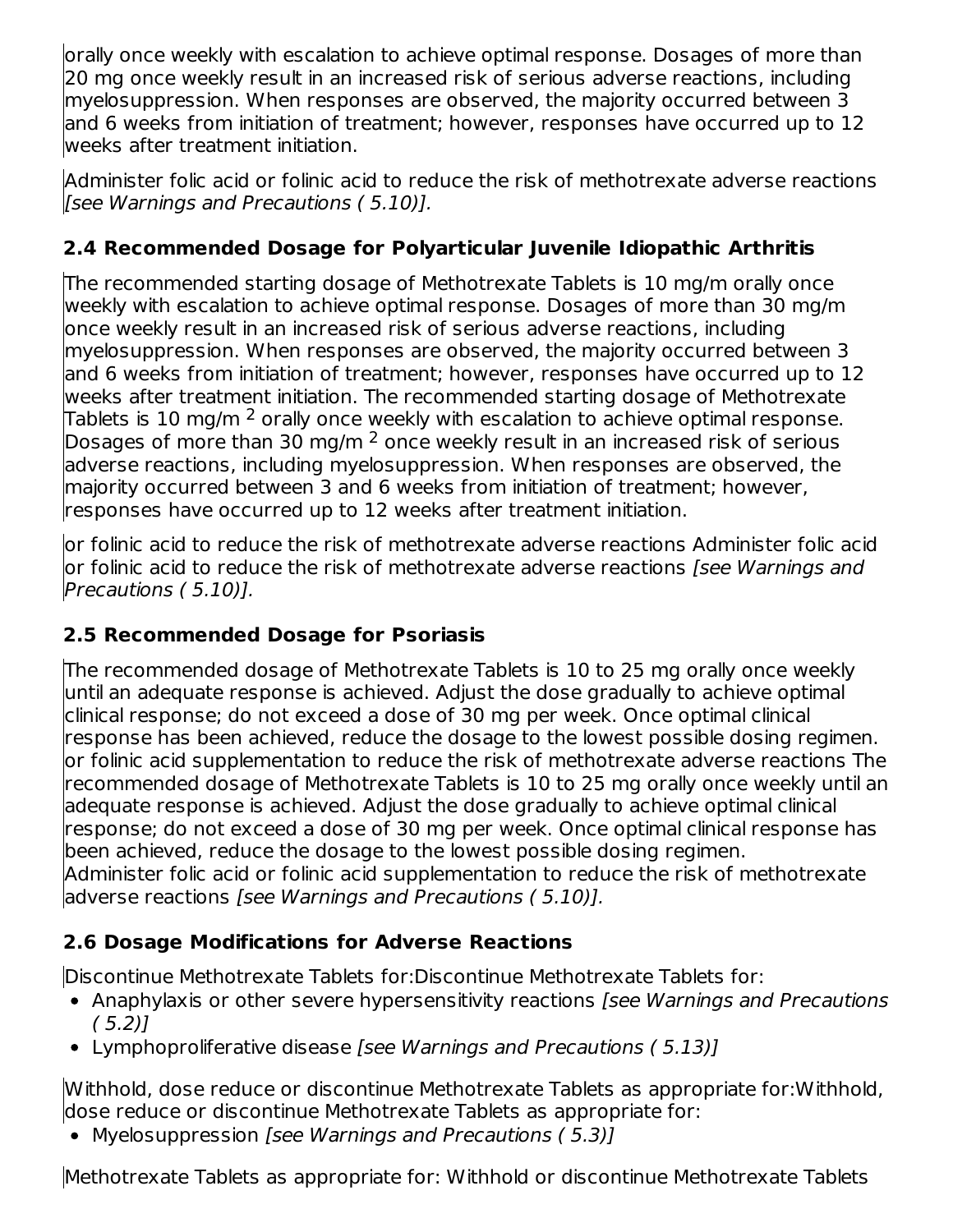as appropriate for:

- Severe gastrointestinal toxicity [see Warnings and Precautions (5.4)]
- Hepatotoxicity [see Warnings and Precautions (5.5)]
- Pulmonary toxicity [see Warnings and Precautions (5.6)]
- Severe dermatologic reactions [see Warnings and Precautions (5.7)]
- Severe renal toxicity [see Warnings and Precautions (5.8)]
- Serious infections [see Warnings and Precautions (5.11)]
- Neurotoxicity [see Warnings and Precautions (5.12)]

### **3 DOSAGE FORMS AND STRENGTHS**

Methotrexate Tablets, USP contain an amount of methotrexate sodium equivalent to 2.5 mg of methotrexate, USP and are pale yellow to yellow, round shaped, biconvex, uncoated tablets, debossed on one side HZ" and "1" on either side of the score line and plain on other side.

# **4 CONTRAINDICATIONS**

is contraindicated in: Methotrexate Tablets is contraindicated in:

- Pregnant women receiving Methotrexate Tablets for treatment of non-neoplastic diseases [see Warnings and Precautions ( 5.1), and Use in Specific Populations ( 8.1, 8.3)].
- Patients with a history of a severe hypersensitivity reactions, including anaphylaxis, to methotrexate. [see Warnings and Precautions ( 5.2)].

# **5 WARNINGS AND PRECAUTIONS**

# **5.1 Embryo-Fetal Toxicity**

and its mechanism of action, Methotrexate Tablets can cause fetal harm, including fetal death, when administered to a pregnant woman. Methotrexate Tablets is contraindicated for use in pregnant women receiving Methotrexate Tablets for the treatment of nonmalignant diseases. Advise pregnant women with neoplastic diseases of the potential risk to a fetus. Advise females of reproductive potential to use effective contraception during treatment with Methotrexate Tablets and for 6 months after the final dose. Advise males with female partners of reproductive potential to use effective contraception during Methotrexate Tablets treatment and for 3 months after the final dose Based on published reports and its mechanism of action, Methotrexate Tablets can cause fetal harm, including fetal death, when administered to a pregnant woman. Methotrexate Tablets is contraindicated for use in pregnant women receiving Methotrexate Tablets for the treatment of non-malignant diseases. Advise pregnant women with neoplastic diseases of the potential risk to a fetus. Advise females of reproductive potential to use effective contraception during treatment with Methotrexate Tablets and for 6 months after the final dose. Advise males with female partners of reproductive potential to use effective contraception during Methotrexate Tablets treatment and for 3 months after the final dose [see Contraindications ( 4), Use in Specific Populations ( 8.1, 8.3)].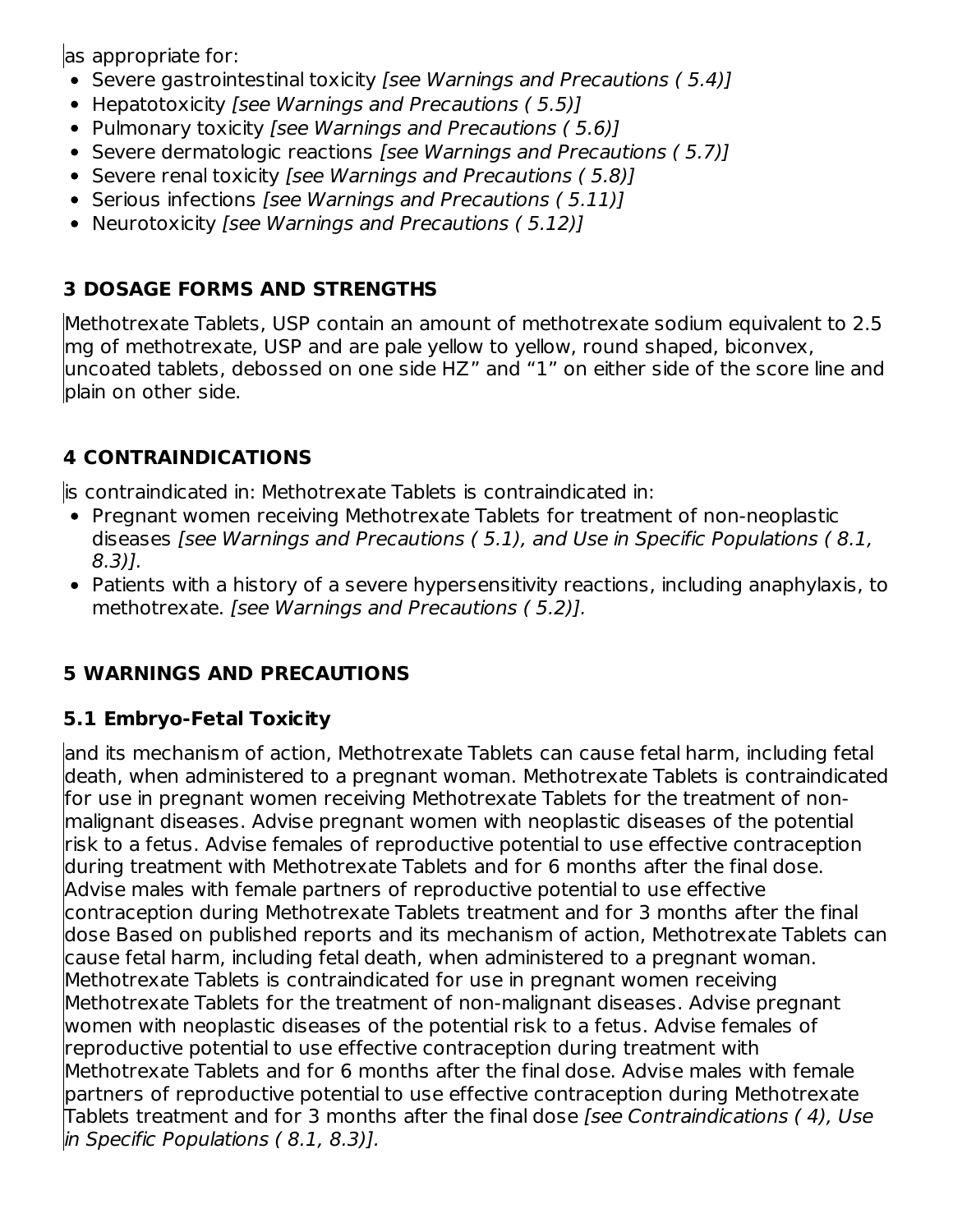### **5.2 Hypersensitivity Reactions**

Hypersensitivity reactions, including anaphylaxis, can occur with methotrexate [see Contraindications ( 4), Adverse Reactions ( 6.1)].

If anaphylaxis or other serious hypersensitivity reaction occurs, immediately and permanently discontinue Methotrexate Tablets [see Dosage and Administration ( 2.6)].

### **5.3 Myelosuppression**

hematopoiesis and can cause severe and life-threatening pancytopenia, anemia, leukopenia, neutropenia, and thrombocytopenia Methotrexate suppresses hematopoiesis and can cause severe and life-threatening pancytopenia, anemia, leukopenia, neutropenia, and thrombocytopenia [see Adverse Reactions ( 6.1)].

Obtain blood counts at baseline, periodically during treatment, and as clinically indicated. Monitor patients for clinical complications of myelosuppression. Withhold, dose reduce, or discontinue Methotrexate Tablets taking into account the importance of Methotrexate Tablet treatment in the context of the severity of the disease being treated, the severity of the adverse drug reaction, and availability of alternative therapy [see Dosage and Administration ( 2.6)].

### **5.4 Gastrointestinal Toxicity**

vomiting, nausea, and stomatitis occurred in up to 10% of patients receiving methotrexate for treatment of non-neoplastic diseases. Hemorrhagic enteritis and fatal intestinal perforation have been reported Patients with peptic ulcer disease or ulcerative colitis are at a greater risk of developing severe gastrointestinal adverse reactions Diarrhea, vomiting, nausea, and stomatitis occurred in up to 10% of patients receiving methotrexate for treatment of non-neoplastic diseases. Hemorrhagic enteritis and fatal lintestinal perforation have been reported *[see Adverse Reactions (6.1, 6.2)].* Patients with peptic ulcer disease or ulcerative colitis are at a greater risk of developing severe gastrointestinal adverse reactions [see Drug Interactions ( 7.1)].

lor discontinue Methotrexate Tablets for severe gastrointestinal toxicity taking into account the importance of Methotrexate Tablet treatment in the context of the severity of the disease being treated, the severity of the adverse drug reaction, and availability of alternative therapy Withhold or discontinue Methotrexate Tablets for severe gastrointestinal toxicity taking into account the importance of Methotrexate Tablet treatment in the context of the severity of the disease being treated, the severity of the adverse drug reaction, and availability of alternative therapy *[see Dosage and* Administration ( 2.6)].

### **5.5 Hepatotoxicity**

Methotrexate can cause severe and potentially irreversible hepatotoxicity, including fibrosis, cirrhosis, and fatal liver failure The safety of Methotrexate Tablets in patients with hepatic disease is unknown. Methotrexate can cause severe and potentially irreversible hepatotoxicity, including fibrosis, cirrhosis, and fatal liver failure [see Adverse Reactions (6.1)]. The safety of Methotrexate Tablets in patients with hepatic disease is unknown.

is increased with heavy alcohol consumption. In patients with psoriasis, fibrosis or cirrhosis may occur in the absence of symptoms or abnormal liver tests; the risk of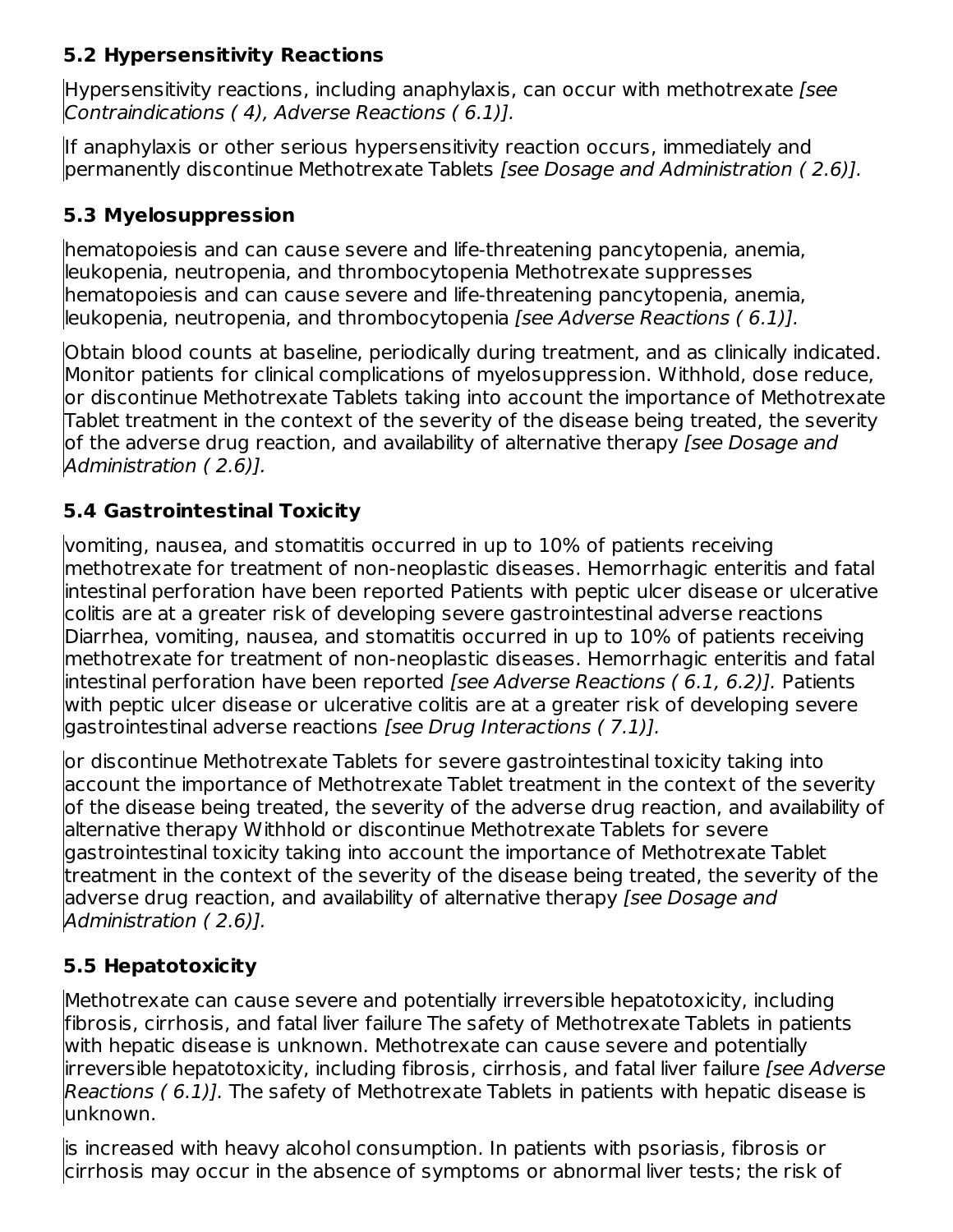hepatotoxicity appears to increase with total cumulative dose and generally occurs after receipt of a total cumulative dose of 1.5 g or more. The risk of hepatotoxicity is increased with heavy alcohol consumption. In patients with psoriasis, fibrosis or cirrhosis may occur in the absence of symptoms or abnormal liver tests; the risk of hepatotoxicity appears to increase with total cumulative dose and generally occurs after receipt of a total cumulative dose of 1.5 g or more.

Monitor liver tests at baseline, periodically during treatment and as clinically indicated. Withhold or discontinue Methotrexate Tablets taking into account the importance of Methotrexate Tablet treatment in the context of the severity of the disease being treated, the severity of the adverse drug reaction, and availability of alternative therapy Monitor liver tests at baseline, periodically during treatment and as clinically indicated. Withhold or discontinue Methotrexate Tablets taking into account the importance of Methotrexate Tablet treatment in the context of the severity of the disease being treated, the severity of the adverse drug reaction, and availability of alternative therapy [see Dosage and Administration ( 2.6)].

### **5.6 Pulmonary Toxicity**

toxicity, including acute or chronic interstitial pneumonitis and irreversible or fatal cases, can occur with Pulmonary toxicity, including acute or chronic interstitial pneumonitis and irreversible or fatal cases, can occur with methotrexate [see Adverse Reactions ( 6.1, 6.2)].

patients for pulmonary toxicity and withhold or discontinue Methotrexate Tablets taking into account the importance of Methotrexate Tablet treatment in the context of the severity of the disease being treated, the severity of the adverse drug reaction, and availability of alternative therapy Monitor patients for pulmonary toxicity and withhold or discontinue Methotrexate Tablets taking into account the importance of Methotrexate Tablet treatment in the context of the severity of the disease being treated, the severity of the adverse drug reaction, and availability of alternative therapy *[see Dosage and* Administration ( 2.6)].

### **5.7 Dermatologic Reactions**

, including fatal dermatologic reactions, such as toxic epidermal necrolysis, Stevens-Johnson syndrome, exfoliative dermatitis, skin necrosis, and erythema multiforme, can occur with Methotrexate Severe, including fatal dermatologic reactions, such as toxic epidermal necrolysis, Stevens-Johnson syndrome, exfoliative dermatitis, skin necrosis, and erythema multiforme, can occur with Methotrexate [see Adverse Reactions (( 6.1, 6.2)].

to ultraviolet radiation while taking Methotrexate may aggravate psoriasis. Methotrexate can cause radiation recall dermatitis and photodermatitis (sunburn) reactivation. Exposure to ultraviolet radiation while taking Methotrexate may aggravate psoriasis. Methotrexate can cause radiation recall dermatitis and photodermatitis (sunburn) reactivation.

patients for dermatologic toxicity and withhold or permanently discontinue Methotrexate Tablets for severe dermatologic reactions taking into account the importance of Methotrexate Tablet treatment in the context of the severity of the disease being treated, the severity of the adverse drug reaction, and availability of alternative therapy Advise patients to avoid excessive sun exposure and use sun protection measures.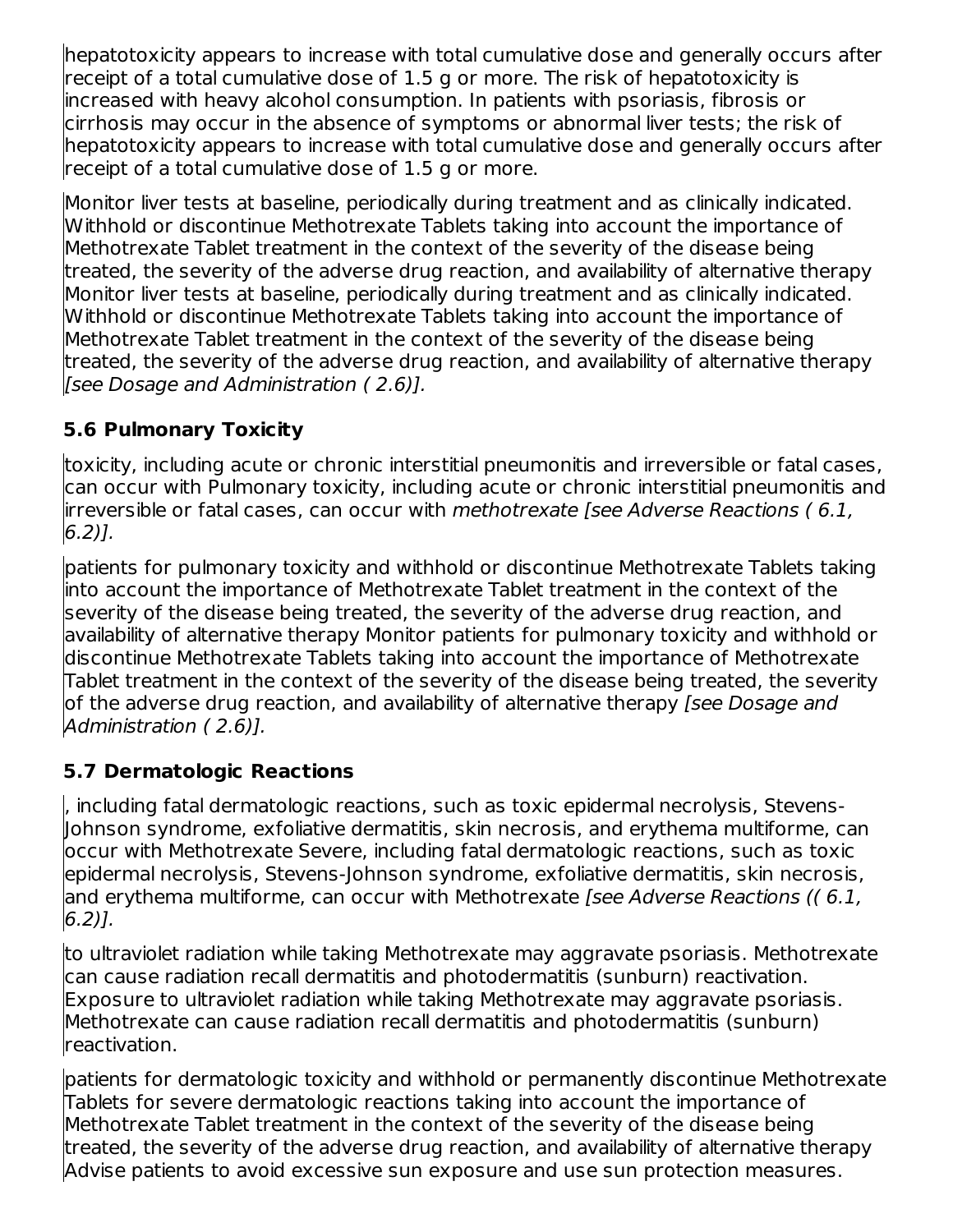Monitor patients for dermatologic toxicity and withhold or permanently discontinue Methotrexate Tablets for severe dermatologic reactions taking into account the importance of Methotrexate Tablet treatment in the context of the severity of the disease being treated, the severity of the adverse drug reaction, and availability of alternative therapy *[see Dosage and Administration (2.6)]*. Advise patients to avoid excessive sun exposure and use sun protection measures.

### **5.8 Renal Toxicity**

can cause renal toxicity, including irreversible acute renal failure Methotrexate can cause renal toxicity, including irreversible acute renal failure [see Adverse Reactions ( 6.2)].

renal function at baseline, periodically during treatment and as clinically indicated. Withhold or discontinue Methotrexate Tablets for severe renal toxicity taking into account the importance of Methotrexate Tablet treatment in the context of the severity of the disease being treated, the severity of the adverse drug reaction, and availability of alternative therapy Monitor renal function at baseline, periodically during treatment and as clinically indicated. Withhold or discontinue Methotrexate Tablets for severe renal toxicity taking into account the importance of Methotrexate Tablet treatment in the context of the severity of the disease being treated, the severity of the adverse drug reaction, and availability of alternative therapy [see Dosage and Administration (2.6)].

glucarpidase in patients with toxic plasma methotrexate concentrations (> 1 micromole per liter) and delayed methotrexate clearance due to impaired renal function. Refer to the glucarpidase prescribing information for additional information. Administer glucarpidase in patients with toxic plasma methotrexate concentrations (> 1 micromole per liter) and delayed methotrexate clearance due to impaired renal function. Refer to the glucarpidase prescribing information for additional information.

### **5.9 Risk of Serious Adverse Reactions with Medication Error**

Deaths occurred in patients as a result of medication errors. Most commonly, these errors occurred in patients who were taking methotrexate daily when a weekly dosing regimen was prescribed.

For patients prescribed a once weekly dosing regimen, instruct patients and caregivers to take the recommended dosage as directed, because medication errors have led to death.

### **5.10 Folic Acid Supplementation**

### Neoplastic Diseases

Products containing folic acid or its derivatives may decrease the clinical effectiveness of methotrexate. Therefore, instruct patients not to take products containing folic acid or folinic acid unless directed to do so by their healthcare provider.

#### Non-neoplastic Diseases

Folate deficiency may increase methotrexate adverse reactions. Administer folic acid or folinic acid for patients with rheumatoid arthritis, pJIA, and psoriasis [see Dosage and Administration ( 2.3, 2.4, 2.5)].

### **5.11 Serious Infections**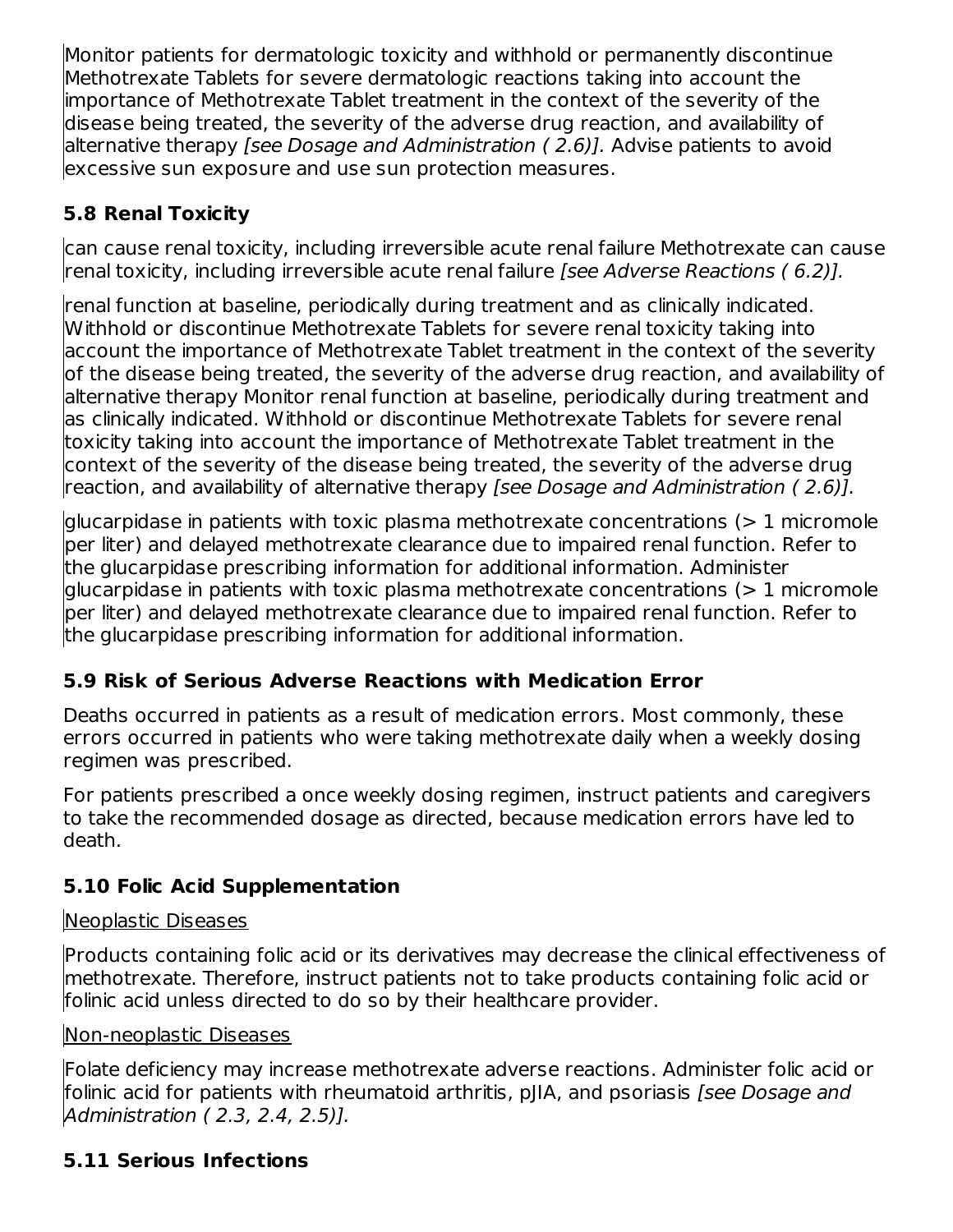treated with methotrexate are at increased risk for developing life-threatening or fatal bacterial, fungal, or viral infections, including opportunistic infections such as jiroveci pneumonia, invasive fungal infections, hepatitis B reactivation, tuberculosis primary infection or reactivation, and disseminated Herpes zoster and cytomegalovirus infections Patients treated with methotrexate are at increased risk for developing lifethreatening or fatal bacterial, fungal, or viral infections, including opportunistic infections such as Pneumocystis jiroveci pneumonia, invasive fungal infections, hepatitis B reactivation, tuberculosis primary infection or reactivation, and disseminated Herpes zoster and cytomegalovirus infections [see Adverse Reactions ( 6.2)].

patients for infection during and after treatment with Methotrexate Tablets. Withhold or discontinue Methotrexate Tablets for serious infections taking into account the importance of Methotrexate Tablet treatment in the context of the severity of the disease being treated, the severity of the adverse drug reaction, and availability of alternative therapy Monitor patients for infection during and after treatment with Methotrexate Tablets. Withhold or discontinue Methotrexate Tablets for serious infections taking into account the importance of Methotrexate Tablet treatment in the context of the severity of the disease being treated, the severity of the adverse drug reaction, and availability of alternative therapy [see Dosage and Administration (2.6)].

### **5.12 Neurotoxicity**

can cause severe acute and chronic neurotoxicity, which can be progressive, irreversible, and fatal The risk of leukoencephalopathy is increased in patients who received prior cranial radiation. Methotrexate can cause severe acute and chronic neurotoxicity, which can be progressive, irreversible, and fatal [see Adverse Reactions ( 6.2)]. The risk of leukoencephalopathy is increased in patients who received prior cranial radiation.

patients for neurotoxicity and withhold or discontinue Methotrexate Tablets taking into account the importance of Methotrexate Tablet treatment in the context of the severity of the disease being treated, the severity of the adverse drug reaction, and availability of alternative therapy Monitor patients for neurotoxicity and withhold or discontinue Methotrexate Tablets taking into account the importance of Methotrexate Tablet treatment in the context of the severity of the disease being treated, the severity of the adverse drug reaction, and availability of alternative therapy [see Dosage and Administration ( 2.6)].

### **5.13 Secondary Malignancies**

malignancies can occur with methotrexate The risk of cutaneous malignancies is further increased when cyclosporine is administered to patients with psoriasis who received prior methotrexate. Secondary malignancies can occur with methotrexate [see Adverse Reactions ( 6.2)]. The risk of cutaneous malignancies is further increased when cyclosporine is administered to patients with psoriasis who received prior methotrexate.

lymphoproliferative disease occurring during therapy with low-dose methotrexate regressed completely following withdrawal of methotrexate. If lymphoproliferative disease occurs, discontinue methotrexate Tablets In some cases, lymphoproliferative disease occurring during therapy with low-dose methotrexate regressed completely following withdrawal of methotrexate. If lymphoproliferative disease occurs, discontinue methotrexate Tablets [see Dosage and Administration ( 2.6)].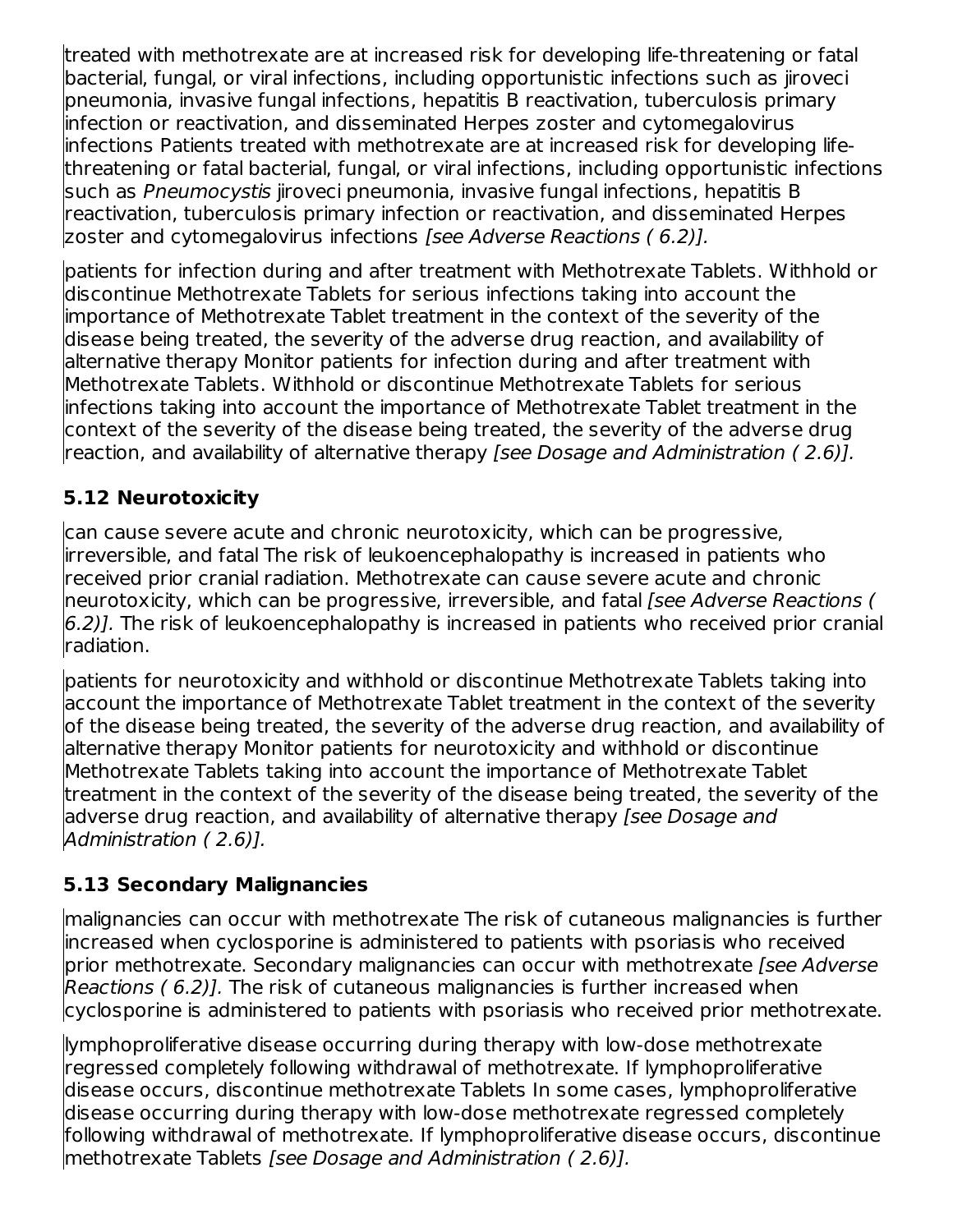### **5.14 Tumor Lysis Syndrome**

can induce tumor lysis syndrome in patients with rapidly growing tumors. Institute appropriate prophylactic measures in patients at risk for tumor lysis syndrome prior to initiation of Methotrexate Tablets. Methotrexate can induce tumor lysis syndrome in patients with rapidly growing tumors. Institute appropriate prophylactic measures in patients at risk for tumor lysis syndrome prior to initiation of Methotrexate Tablets.

### **5.15 Immunization and Risks Associated with Live Vaccines**

infections following administration of live vaccines have been reported. Immunization with live vaccines is not recommended during treatment. Follow current vaccination practice guidelines for administration of immunizations in patients receiving Methotrexate Tablets. Disseminated infections following administration of live vaccines have been reported. Immunization with live vaccines is not recommended during treatment. Follow current vaccination practice guidelines for administration of immunizations in patients receiving Methotrexate Tablets.

immunizations according to immunization guidelines prior to initiating Methotrexate Tablets. The interval between live vaccinations and initiation of methotrexate should be in accordance with current vaccination guidelines regarding immunosuppressive agents. Update immunizations according to immunization guidelines prior to initiating Methotrexate Tablets. The interval between live vaccinations and initiation of methotrexate should be in accordance with current vaccination guidelines regarding immunosuppressive agents.

### **5.16 Infertility**

on published reports, methotrexate can cause impairment of fertility, oligospermia, and menstrual dysfunction. It is not known if the infertility may be reversible. Discuss the risk of infertility with females and males of reproductive potential Based on published reports, methotrexate can cause impairment of fertility, oligospermia, and menstrual dysfunction. It is not known if the infertility may be reversible. Discuss the risk of infertility with females and males of reproductive potential [see Use in Specific Populations ( 8.3)].

### **5.17 Increased Risk of Adverse Reactions Due to Third-Space Accumulation**

accumulates in third-spaces (e.g., pleural effusions or ascites), which results in prolonged elimination and increases the risk of adverse reactions. Evacuate significant third- space accumulations prior to Methotrexate Tablets administration taking into account the importance of Methotrexate Tablet treatment in the context of the severity of the disease being treated, the severity of the adverse drug reaction, and availability of alternative therapy. Methotrexate accumulates in third-spaces (e.g., pleural effusions or ascites), which results in prolonged elimination and increases the risk of adverse reactions. Evacuate significant third- space accumulations prior to Methotrexate Tablets administration taking into account the importance of Methotrexate Tablet treatment in the context of the severity of the disease being treated, the severity of the adverse drug reaction, and availability of alternative therapy.

### **6 ADVERSE REACTIONS**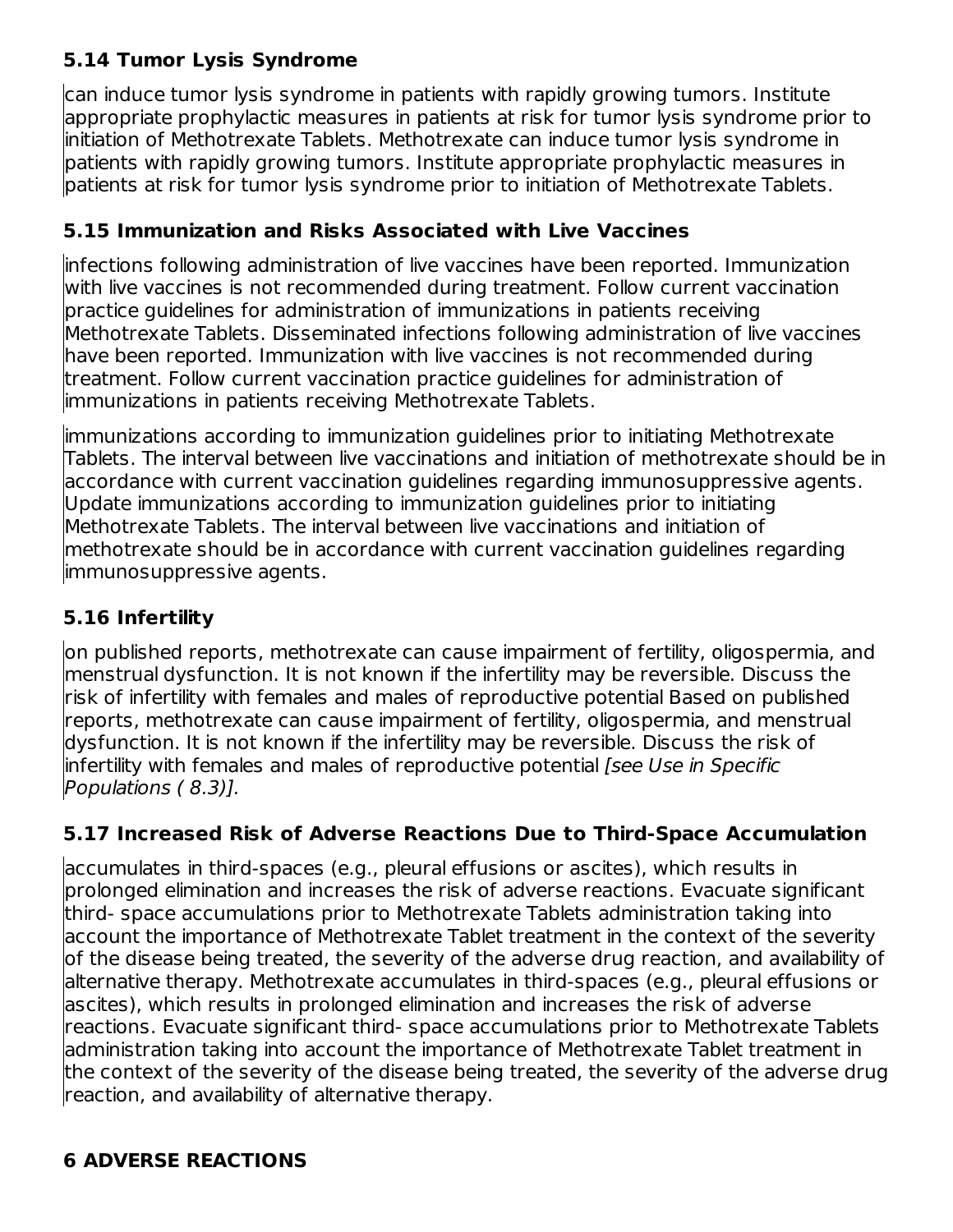The following clinically significant adverse reactions are described elsewhere in the labeling:

- Hypersensitivity Reactions *[see Warnings and Precautions (5.2)]*
- Myelosuppression [see Warnings and Precautions (5.3)]
- Gastrointestinal Toxicity [see Warnings and Precautions (5.4)]
- Hepatotoxicity [see Warnings and Precautions (5.5)]
- Pulmonary Toxicity [see Warnings and Precautions (5.6)]
- Dermatologic Reactions [see Warnings and Precautions (5.7)]
- Renal Toxicity *[see Warnings and Precautions (5.8)]*
- Serious Infections [see Warnings and Precautions (5.11)]
- Neurotoxicity [see Warnings and Precautions (5.12)]
- Secondary Malignancies [see Warnings and Precautions (5.13)]
- Tumor Lysis Syndrome [see Warnings and Precautions (5.14)]
- Increased Risk of Adverse Reactions Due to Third-Space Accumulation [see Warnings] and Precautions ( 5.17)]

### **6.1 Clinical Trials Experience**

Because clinical trials and other studies are conducted under widely varying conditions, adverse reaction rates observed in the clinical trials of a drug cannot be directly compared to rates in the clinical trials of another drug and may not reflect the rates observed in practice.

Common adverse reactions were: ulcerative stomatitis, leukopenia, nausea, and abdominal distress. Other clinically relevant adverse reactions were infection, malaise, fatigue, chills, fever, and dizziness.

### Rheumatoid Arthritis

The most common adverse reactions of methotrexate that exceeded the rate of placebo in 12- to 18-week double-blind studies in patients (n=128) with rheumatoid arthritis are listed below. Patients received methotrexate 7.5 to 15 mg orally once weekly. Most patients received concomitant nonsteroidal anti-inflammatory drugs (NSAIDs) and some also received corticosteroids. Hepatic histology was not examined in these short-term studies.

Incidence ≥10%: Elevated liver tests 15%, nausea/vomiting 10%

Incidence 3% to  $<$ 10%: Stomatitis, thrombocytopenia (platelet count  $<$  100,000/mm <sup>3</sup>)

Incidence 1% to <3%: Rash/pruritus/dermatitis, diarrhea, alopecia, leukopenia (white blood cell count  $<$  3000/mm <sup>3</sup>), pancytopenia, dizziness

Two other controlled trials of patients (n=680) with rheumatoid arthritis who received methotrexate 7.5 mg to 15 mg orally once weekly showed the following serious adverse reaction:

Incidence 1%: Interstitial pneumonitis

Other less common adverse reactions were: anemia, headache, upper respiratory infection, anorexia, arthralgias, chest pain, coughing, dysuria, eye discomfort, epistaxis, fever, infection, sweating, tinnitus, vaginal discharge.

Polyarticular Juvenile Idiopathic Arthritis (pJIA)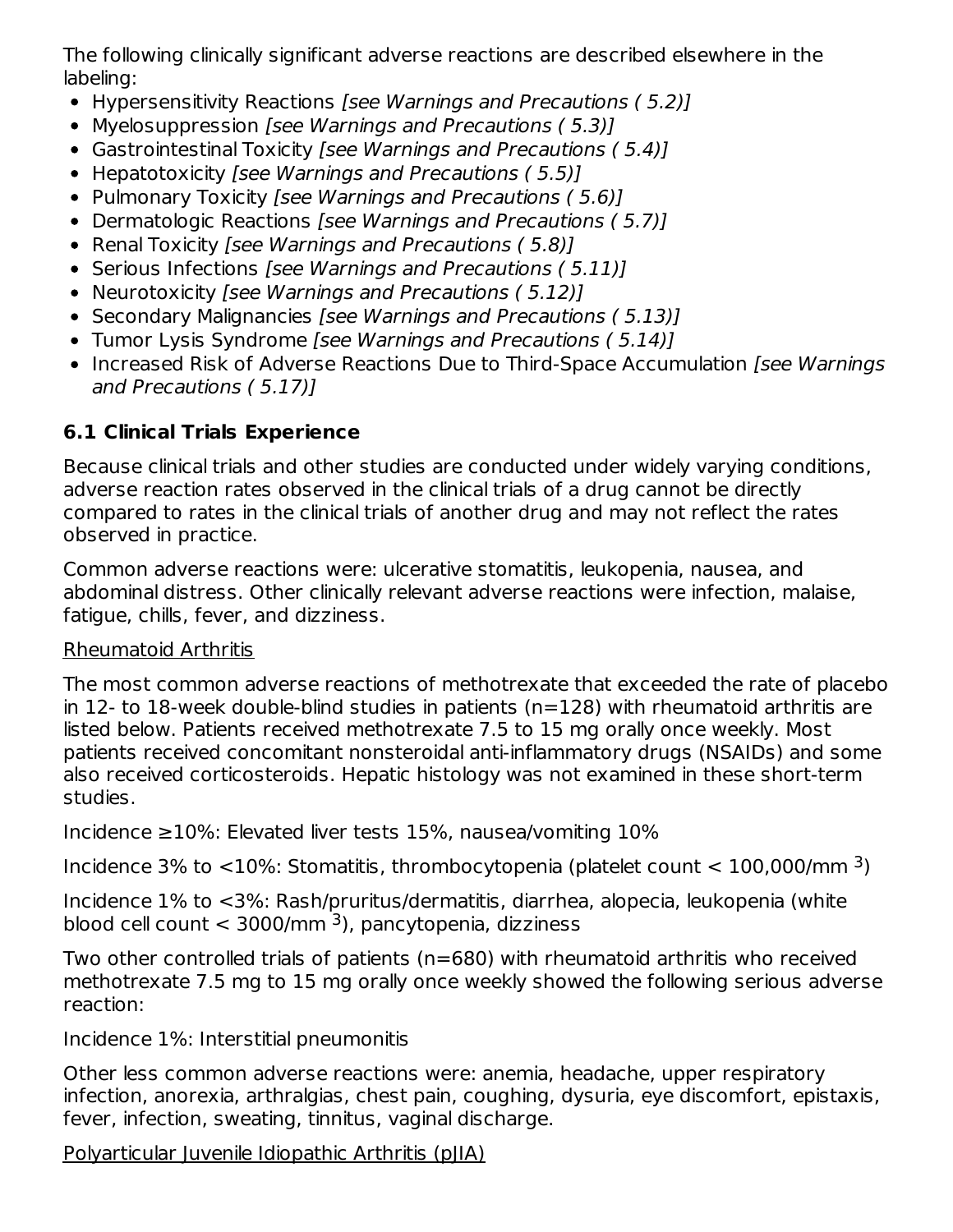The most common adverse reactions reported in patients 2 to 18 years of age with pJIA treated with methotrexate 5 mg/m <sup>2</sup> to 20 mg/m <sup>2</sup> orally once weekly or 0.1 to 0.65 mg/kg orally once weekly were as follows: elevated liver tests 14%; gastrointestinal reactions (e.g., nausea, vomiting, diarrhea) 11%; stomatitis 2%; leukopenia 2%; headache 1.2%; alopecia 0.5%; dizziness 0.2%; rash 0.2%. Most patients received concomitant NSAIDs and some also received corticosteroids.

Psoriasis

In two published series of adults with psoriasis (n=204, 248) who received methotrexate up to 25 mg per week for up to 4 years, adverse reaction rates were similar to those in patients with rheumatoid arthritis, except for alopecia, photosensitivity, and "burning of skin lesions" (3% to 10% each). Painful plaque erosions have been reported.

### **6.2 Postmarketing Experience**

The following adverse reactions have been identified during postapproval use of methotrexate. Because these reactions are reported voluntarily from a population of uncertain size, it is not always possible to reliably estimate their frequency or establish a causal relationship to drug exposure

Cardiovascular: Thromboembolic events (including arterial thrombosis, cerebral thrombosis, deep vein thrombosis, retinal vein thrombosis, thrombophlebitis, and pulmonary embolus), pericarditis, pericardial effusion, hypotension, sudden death

Endocrine: Diabetes

Eye: Optic neuropathy, blurred vision, ocular pain, conjunctivitis, xerophthalmia

Gastrointestinal: Hemorrhagic enteritis, intestinal perforation, gingivitis, pancreatitis, pharyngitis, hematemesis, melena, gastrointestinal ulceration

Hematology: Aplastic anemia, lymphadenopathy, hypogammaglobulinemia Hepatobiliary: Acute hepatitis, decreased serum albumin, fibrosis, cirrhosis Immune system: Anaphylaxis, anaphylactoid reactions, vasculitis Metabolism: Hyperglycemia

Musculoskeletal: Stress fracture, soft tissue and bone necrosis, arthralgia, myalgia, osteoporosis

Nervous system: Headaches, drowsiness, blurred vision, speech impairment (including dysarthria and aphasia), transient cognitive dysfunction, mood alteration, unusual cranial sensations, paresis, encephalopathy, and convulsions.

Renal: Azotemia, hematuria, proteinuria, cystitis

Reproductive: Defective oogenesis or spermatogenesis, loss of libido, impotence, gynecomastia, menstrual dysfunction

Respiratory: Pulmonary fibrosis, respiratory failure, chronic interstitial obstructive pulmonary disease, pleuritic pain and thickening, alveolitis

Skin: Toxic epidermal necrolysis, Stevens-Johnson syndrome, exfoliative dermatitis, skin necrosis, and erythema multiforme, erythematous rashes, pruritus, alopecia, skin ulceration, accelerated nodulosis, urticaria, pigmentary changes, ecchymosis, telangiectasia, photosensitivity, acne, furunculosis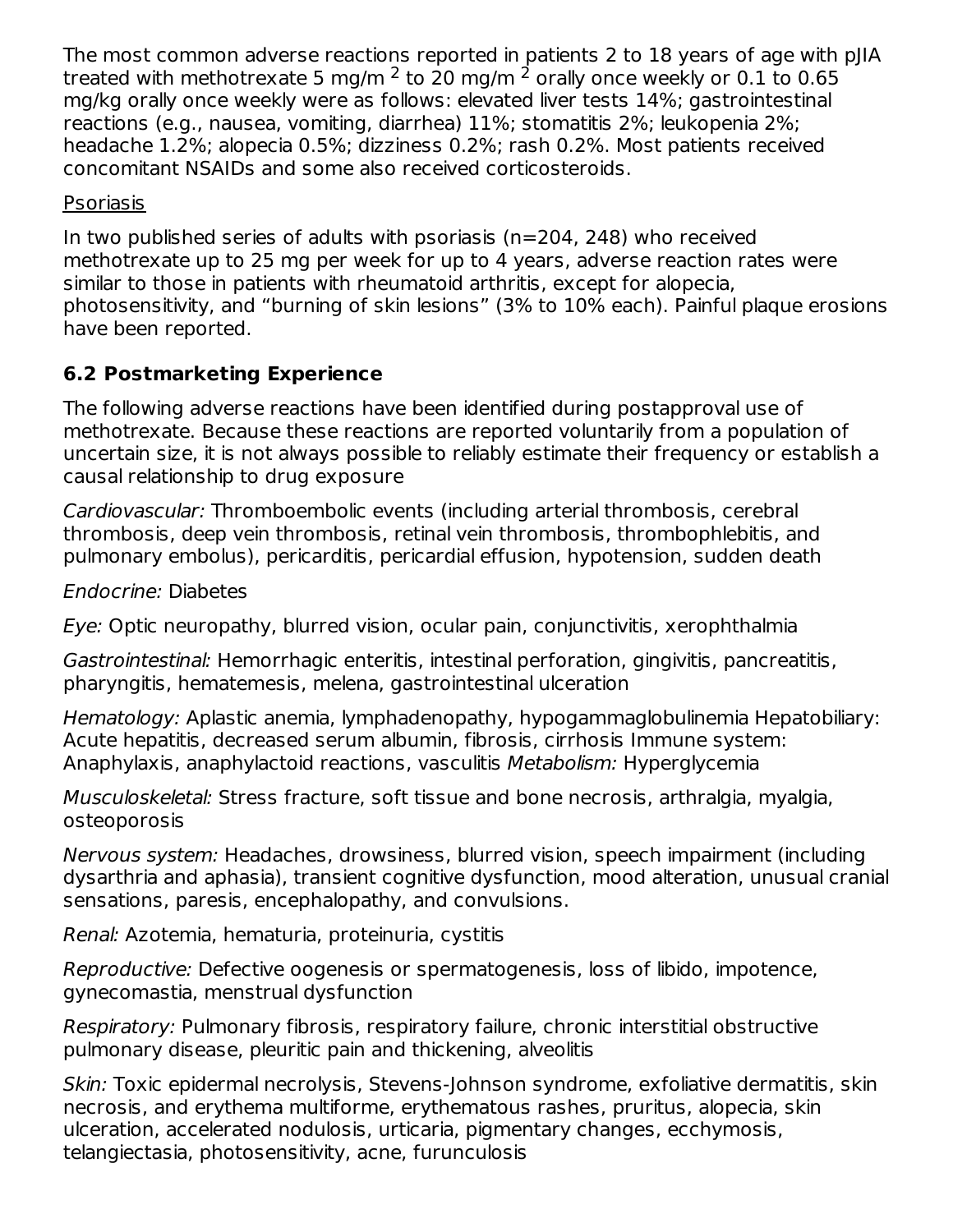### **7 DRUG INTERACTIONS**

### **7.1 Effects of Other Drugs on Methotrexate**

#### Drugs that Increase Methotrexate Exposure

Coadministration of methotrexate with the following products may increase methotrexate plasma concentrations, which may increase the risk of methotrexate severe adverse reactions. In some cases, the coadministration of methotrexate with these products may also subsequently reduce active metabolite formation, which may decrease the clinical effectiveness of methotrexate. Increased organ specific adverse reactions may also occur when methotrexate is coadministered with hepatotoxic or nephrotoxic products.

If coadministration cannot be avoided, monitor closely for methotrexate adverse reactions when coadministered with:

- Oral antibiotics (including neomycin)
- Antifolate drugs (e.g., dapsone, pemetrexed, pyrimethamine and sulfonamides)
- Oral or intravenous penicillin or sulfonamide antibiotics
- Aspirin and other nonsteroidal anti-inflammatory drugs
- Highly protein-bound drugs (e.g., oral anticoagulants, phenytoin, salicylates, sulfonamides, sulfonylureas, and tetracyclines)
- Hepatotoxic products
- Proton pump inhibitors
- Weak acids (e.g., salicylates)
- Nephrotoxic products
- Probenecid

#### Nitrous Oxide

Coadministration of methotrexate with nitrous oxide anesthesia potentiates the effect of methotrexate on folate-dependent metabolic pathways, which may increase the risk of severe methotrexate adverse reactions. Avoid nitrous oxide anesthesia in patients receiving methotrexate. Consider alternative therapies in patients who have received prior nitrous oxide anesthesia.

#### Folic Acid

Coadministration of methotrexate with folic acid or its derivatives decreases the clinical effectiveness of methotrexate in patients with neoplastic diseases. Methotrexate competes with reduced folates for active transport across cell membranes. Instruct patients to take folic or folinic acid only as directed by their healthcare provider [see Warnings and Precautions ( 5.10)].

### **8 USE IN SPECIFIC POPULATIONS**

#### **8.1 Pregnancy**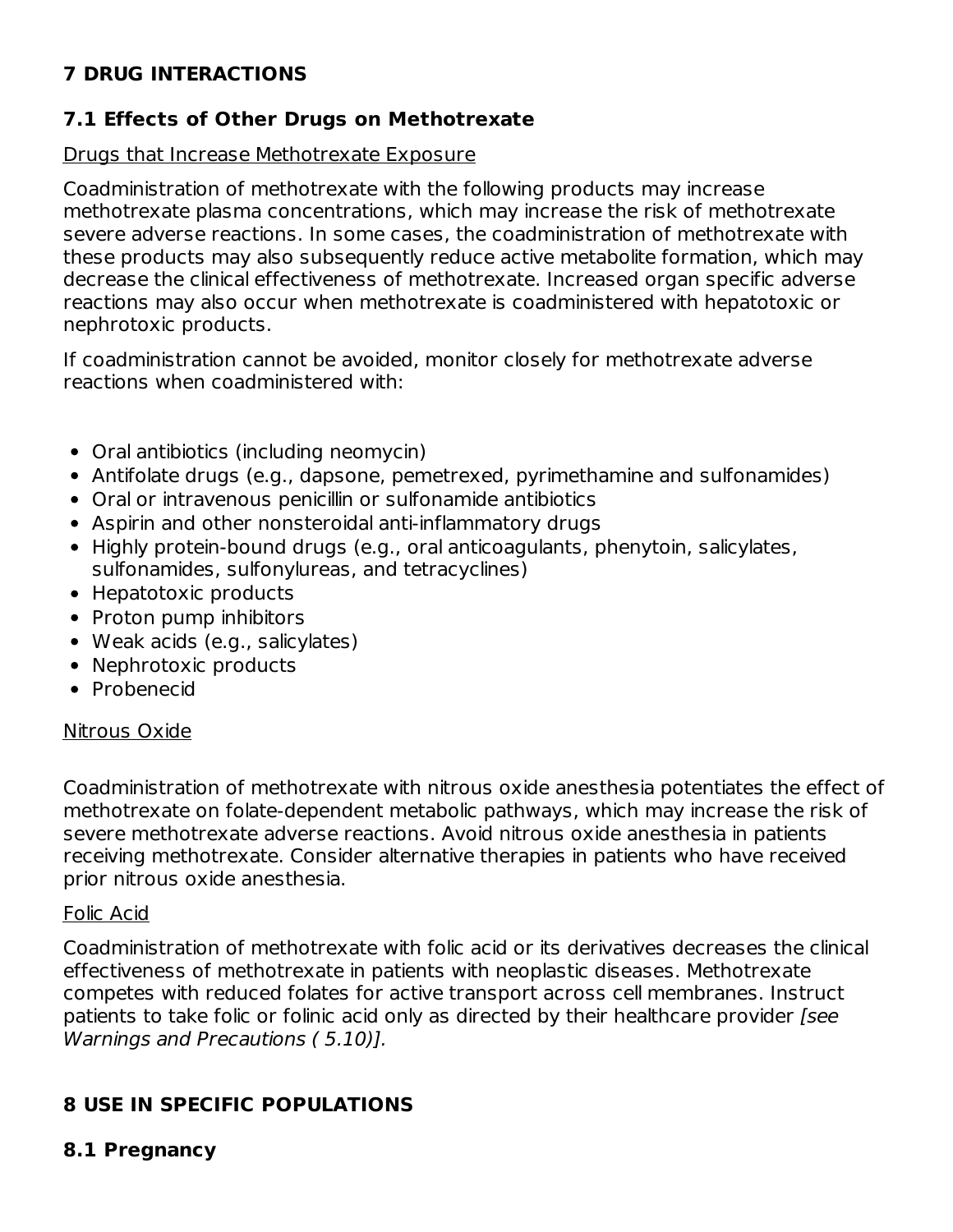#### Risk Summary

Methotrexate Tablets is contraindicated in pregnant women with non-neoplastic diseases [see Contraindications ( 4)] .

Based on published reports and its mechanism of action [see Clinical Pharmacology ( 12.1)], methotrexate can cause embryo-fetal toxicity and fetal death when administered to a pregnant woman. There are no animal data that meet current standards for nonclinical developmental toxicity studies. Advise pregnant women with neoplastic diseases of the potential risk to a fetus.

In the U.S. general population, the estimated background risk of major birth defects and miscarriage in clinically recognized pregnancies is 2% to 4% and 15% to 20%, respectively.

### Data

### Human Data

Published data from case reports, literature reviews, and observational studies report that methotrexate exposure during pregnancy is associated with an increased risk of embryo-fetal toxicity and fetal death. Methotrexate exposure during the first trimester of pregnancy is associated with an increased incidence of spontaneous abortions and multiple adverse developmental outcomes, including skull anomalies, facial dysmorphism, central nervous system abnormalities, limb abnormalities, and sometimes cardiac anomalies and intellectual impairment. Adverse outcomes associated with exposure during second and third trimesters of pregnancy include intrauterine growth restriction and functional abnormalities. Because methotrexate is widely distributed and persists in the body for a prolonged period, there is a potential risk to the fetus from preconception methotrexate exposure.

A prospective multicenter study evaluated pregnancy outcomes in women taking methotrexate less than or equal to 30 mg/week after conception. The rate of spontaneous abortion and miscarriage in pregnant women exposed to methotrexate was 42% (95% confidence interval [95% CI] 29, 59), which was higher than in unexposed patients with autoimmune disease (22%; 95% CI: 17, 30) and unexposed patients with non-autoimmune disease (17%; 95% CI: 13, 23). Of the live births, the rate of major birth defects in pregnant women exposed to methotrexate after conception was higher than in unexposed patients with autoimmune disease (adjusted odds ratio (OR) 1.8 [95% CI: 0.6, 6]) and unexposed patients with non-autoimmune disease (adjusted OR 3.1 [95% CI: 1, 10]) (2.9%). Major birth defects associated with pregnancies exposed to methotrexate after conception were not always consistent with methotrexate-associated adverse developmental outcomes.

### **8.2 Lactation**

### Risk Summary

Limited published literature report the presence of methotrexate in human milk in low amounts, with the highest breast milk to plasma concentration ratio reported to be 0.08:1. There are no data on the effects of methotrexate or its metabolites on the breastfed child or their effects on milk production. Because of the potential for serious adverse reactions in a breastfed child, instruct women not to breastfeed during treatment with Methotrexate Tablets and for 1 week after the final dose.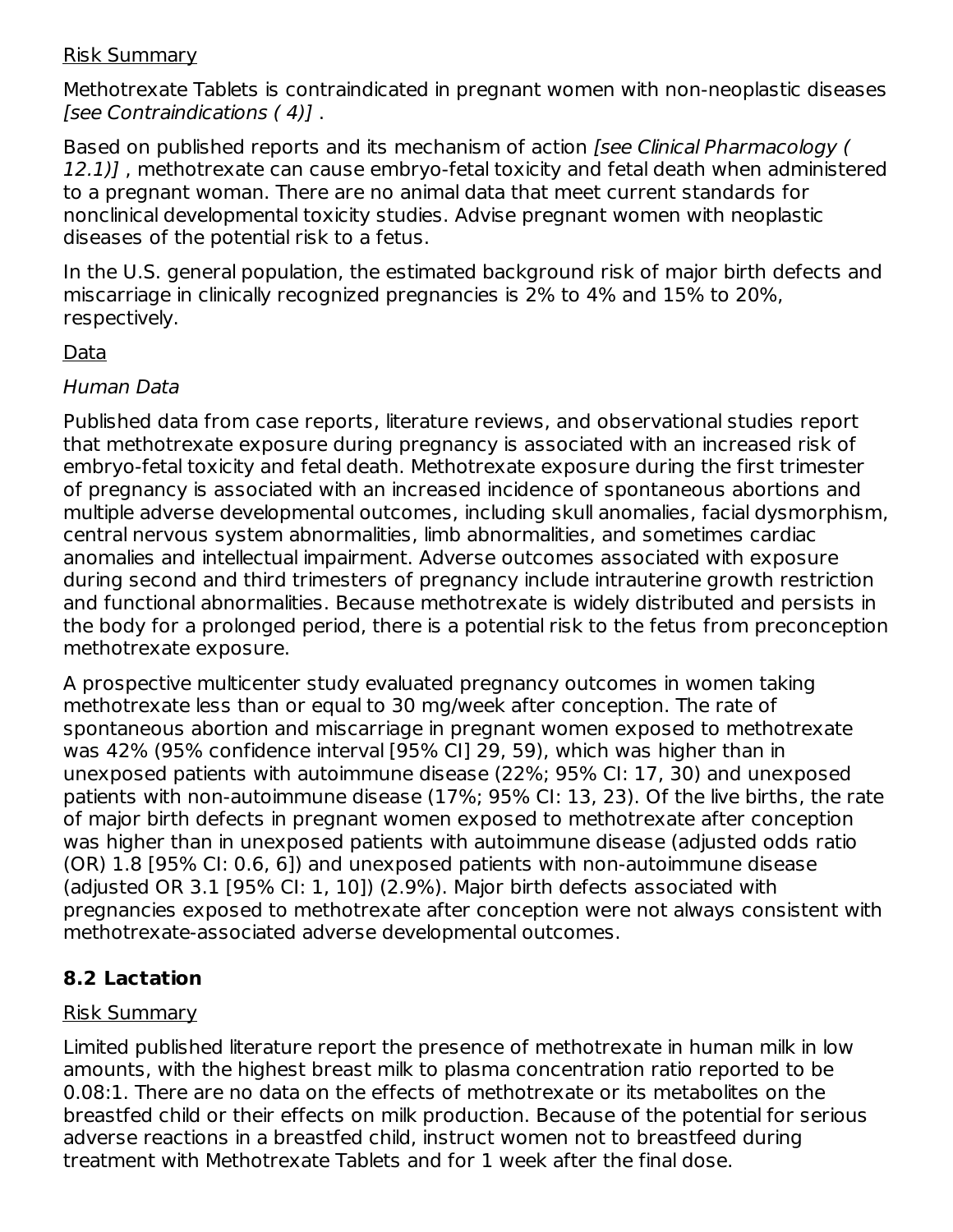### **8.3 Females and Males of Reproductive Potential**

Methotrexate can cause malformations and fetal death at doses less than or equal to the recommended clinical doses [Use in Specific Populations ( 8.1)].

#### Pregnancy Testing

Verify the pregnancy status of females of reproductive potential prior to initiating Methotrexate Tablets [see Contraindications ( 4), Use in Specific Populations ( 8.1)].

#### Contraception

#### Females

Advise females of reproductive potential to use effective contraception during treatment with Methotrexate Tablets and for 6 months after the final dose.

#### Males

Methotrexate can cause chromosomal damage to sperm cells. Advise males with female partners of reproductive potential to use effective contraception during treatment with Methotrexate Tablets and for

3 months after the final dose.

#### Infertility

#### Females

Based on published reports of female infertility after methotrexate, advise females of reproductive potential that methotrexate can cause impairment of fertility and menstrual dysfunction during treatment with Methotrexate Tablets and after the final dose. It is not known if the infertility may be reversed in all affected females.

#### Males

Based on published reports of male infertility after methotrexate, advise males that methotrexate can cause oligospermia or infertility during treatment with Methotrexate Tablets and after the final dose. It is not known if the infertility may be reversed in all affected males.

### **8.4 Pediatric Use**

The safety and effectiveness of Methotrexate Tablets in pediatric patients have been established for the treatment of ALL as part of the combination chemotherapy maintenance regimen and the treatment of pJIA [see Indications and Usage (1), Dosage and Administration ( 2)]. No new safety signals have been observed in pediatric patients in clinical studies [see Adverse Reactions ( 6.1)].

The safety and effectiveness of Methotrexate Tablets have not been established in pediatric patients for the other indications [see Indications and Usage ( 1)].

### **8.5 Geriatric Use**

Clinical studies of methotrexate did not include sufficient numbers of subjects aged 65 and over to determine whether they respond differently from younger subjects.

### **8.6 Renal Impairment**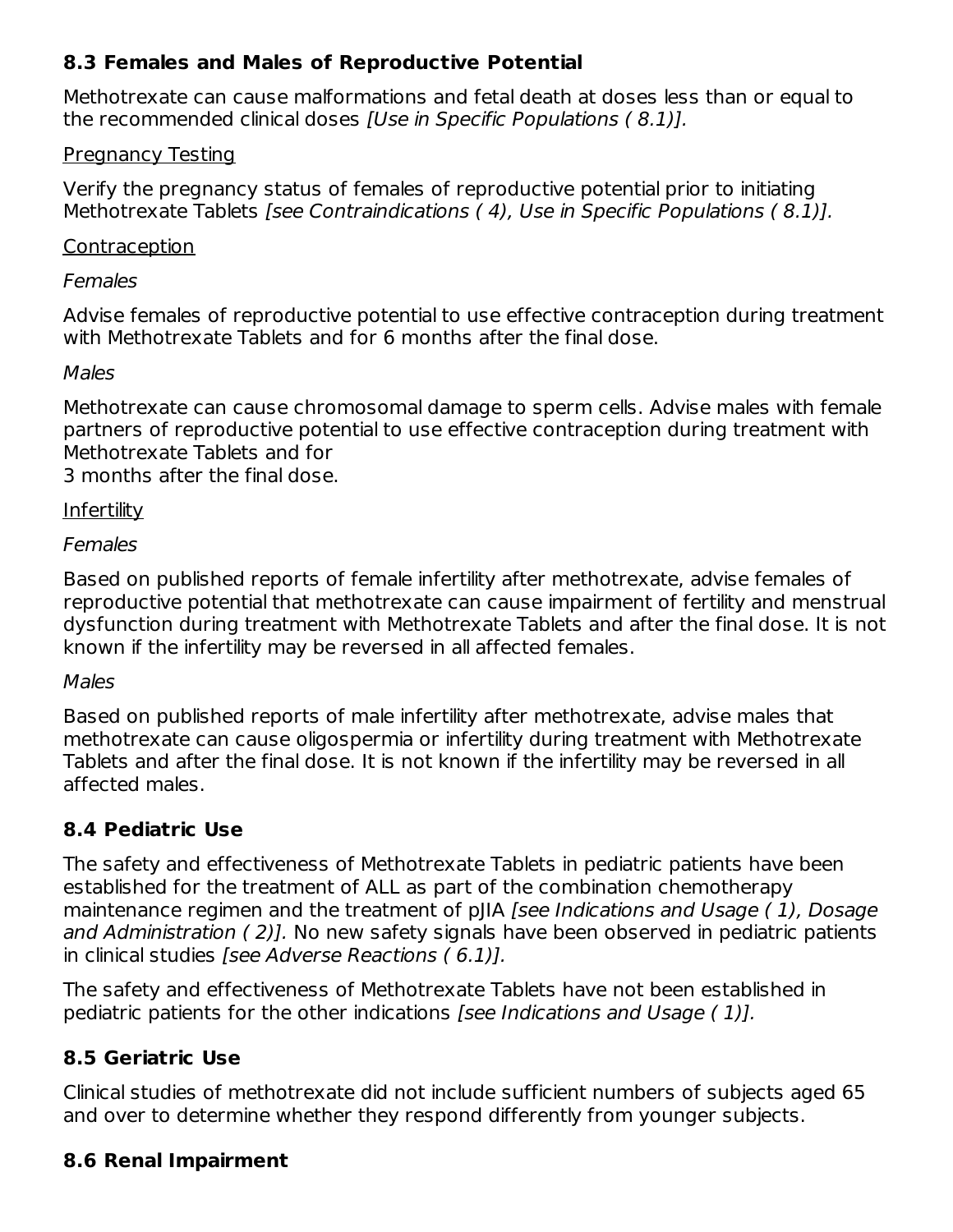Methotrexate elimination is reduced in patients with renal impairment (see Clinical Pharmacology (12.3)]. Patients with renal impairment are at increased risk for methotrexate adverse reactions. Closely monitor patients with renal impairment [creatinine clearance (CLcr) less than 90 mL/min, Cockcroft-Gault] for adverse reactions. Reduce the dosage or discontinue Methotrexate Tablets as appropriate [see Warnings] and Precautions ( 5.8)].

### **8.7 Hepatic Impairment**

The pharmacokinetics and safety of methotrexate in patients with hepatic impairment is unknown. Patients with hepatic impairment may be at increased risk for methotrexate adverse reactions based on the elimination characteristics of methotrexate *[see Clinical*] Pharmacology ( 12.3)]. Closely monitor patients with hepatic impairment for adverse reactions. Reduce the dosage or discontinue Methotrexate Tablets as appropriate [see Warnings and Precautions ( 5.5)].

### **10 OVERDOSAGE**

Overdosage, including fatal overdosage, has occurred with methotrexate [see Warnings] and Precautions ( 5.9)].

### **Manifestations**

Manifestations of methotrexate overdosage include adverse reactions reported at pharmacologic doses, particularly hematologic and gastrointestinal reactions (e.g., leukopenia, thrombocytopenia, anemia, pancytopenia, myelosuppression, mucositis, stomatitis, oral ulceration, nausea, vomiting, gastrointestinal ulceration, or gastrointestinal bleeding). In some cases, no symptoms were reported; however, sepsis or septic shock, renal failure, and aplastic anemia were also reported.

### **Management**

Leucovorin and levoleucovorin are indicated for diminishing the methotrexate adverse reactions of methotrexate overdosage. Administer leucovorin or levoleucovorin as soon as possible after methotrexate overdosage). Monitor serum creatinine and methotrexate levels to guide leucovorin or levoleucovorin therapy. Refer to the leucovorin or levoleucovorin prescribing information for additional dosage information.

Glucarpidase is indicated for the treatment of toxic plasma methotrexate concentrations (>1 micromole per liter) in patients with delayed methotrexate clearance due to impaired renal function. Refer to the glucarpidase prescribing information for additional dosage information.

Administer concomitant hydration and urinary alkalinization.

Neither hemodialysis nor peritoneal dialysis has been shown to improve methotrexate elimination; however, methotrexate has been effectively cleared with acute, intermittent hemodialysis using a high-flux dialyzer.

### **11 DESCRIPTION**

Methotrexate is dihydrofolate reductase inhibitor with the chemical name of N-[4-[[(2,4 diamino-6-pteridinyl) methyl]methylamino]benzoyl]-L glutamic acid. The molecular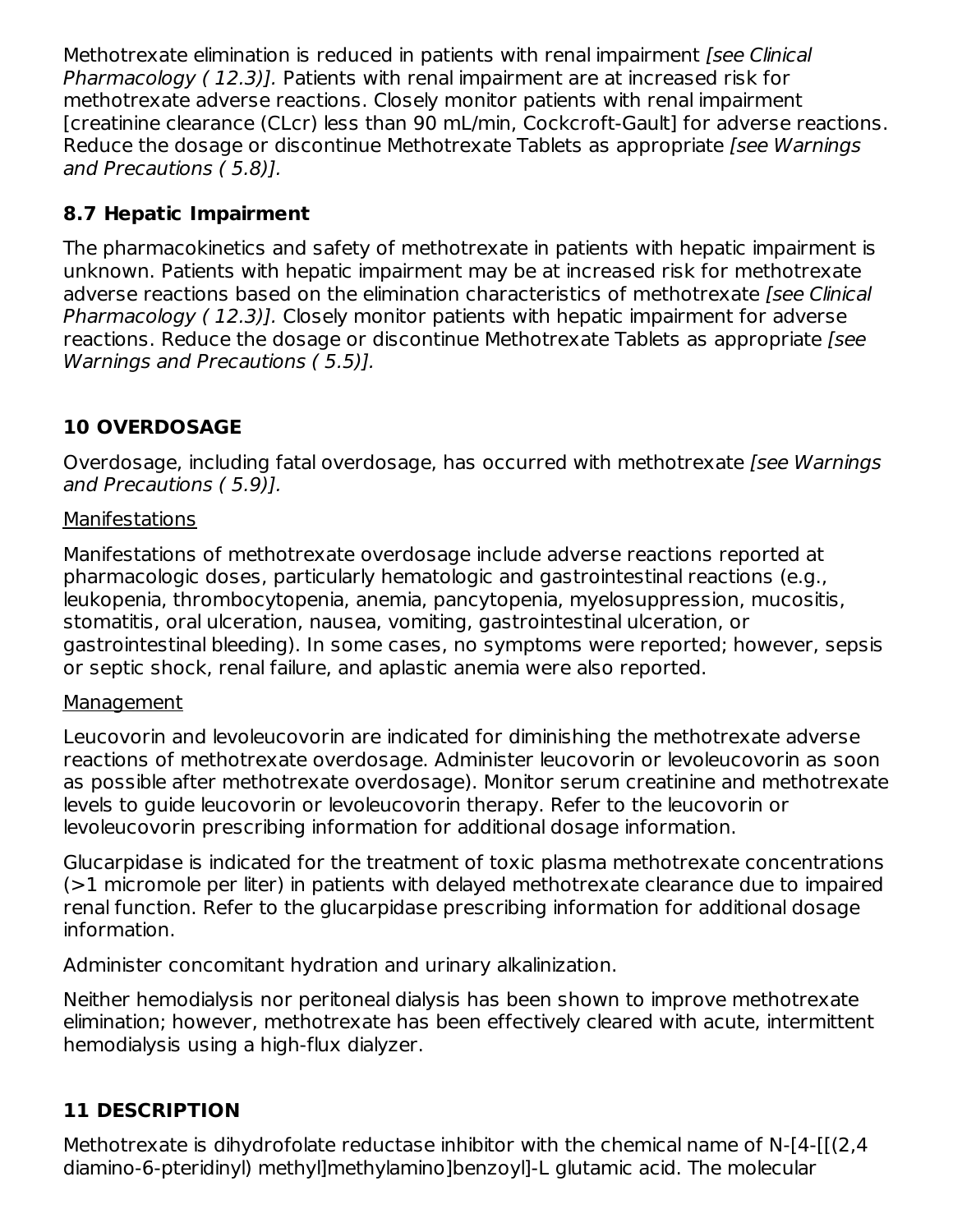formula is C  $_{20}$ H  $_{22}$ N  $_{8}$ O  $_{5}$  and the molecular weight is 454.4 g/mol. The structural formula is:



Methotrexate Tablets, USP for oral use is available in bottles of 36 and 100 tablets. Each methotrexate tablet contains 2.5 mg methotrexate equivalent to 2.74 mg methotrexate sodium and the following inactive ingredients: Lactose Anhydrous, Magnesium Stearate and Pregelatinized Starch.

### **12 CLINICAL PHARMACOLOGY**

### **12.1 Mechanism of Action**

Methotrexate inhibits dihydrofolic acid reductase. Dihydrofolates must be reduced to tetrahydrofolates by this enzyme before they can be utilized as carriers of one-carbon groups in the synthesis of purine nucleotides and thymidylate. Therefore, methotrexate interferes with DNA synthesis, repair, and cellular replication. Actively proliferating tissues such as malignant cells, bone marrow, fetal cells, buccal and intestinal mucosa, and cells of the urinary bladder are in general more sensitive to this effect of methotrexate.

The mechanism of action in rheumatoid arthritis and in psoriasis is unknown.

### **12.3 Pharmacokinetics**

### Absorption

At doses of 30 mg/m  $^2$  or less, the mean bioavailability is approximately 60%. Peak plasma concentrations are reached within 0.75 to 6 hours following oral administration. Methotrexate may undergo enterohepatic recirculation; however, this pathway has not been fully characterized.

### Effect of Food

Food has been shown to delay absorption and reduce peak concentration.

### **Distribution**

Methotrexate in serum is approximately 50% protein bound.

Methotrexate does not penetrate the blood-cerebrospinal fluid barrier at concentrations achieved with the recommended dosages.

### **Elimination**

The elimination half-life of methotrexate is approximately 3 to 10 hours.

Small amounts of methotrexate polyglutamates may remain in tissues for extended periods. The retention and prolonged drug action of these active metabolites vary among different cells, tissues, and tumors.

Nonlinear elimination due to saturation of renal tubular reabsorption has been observed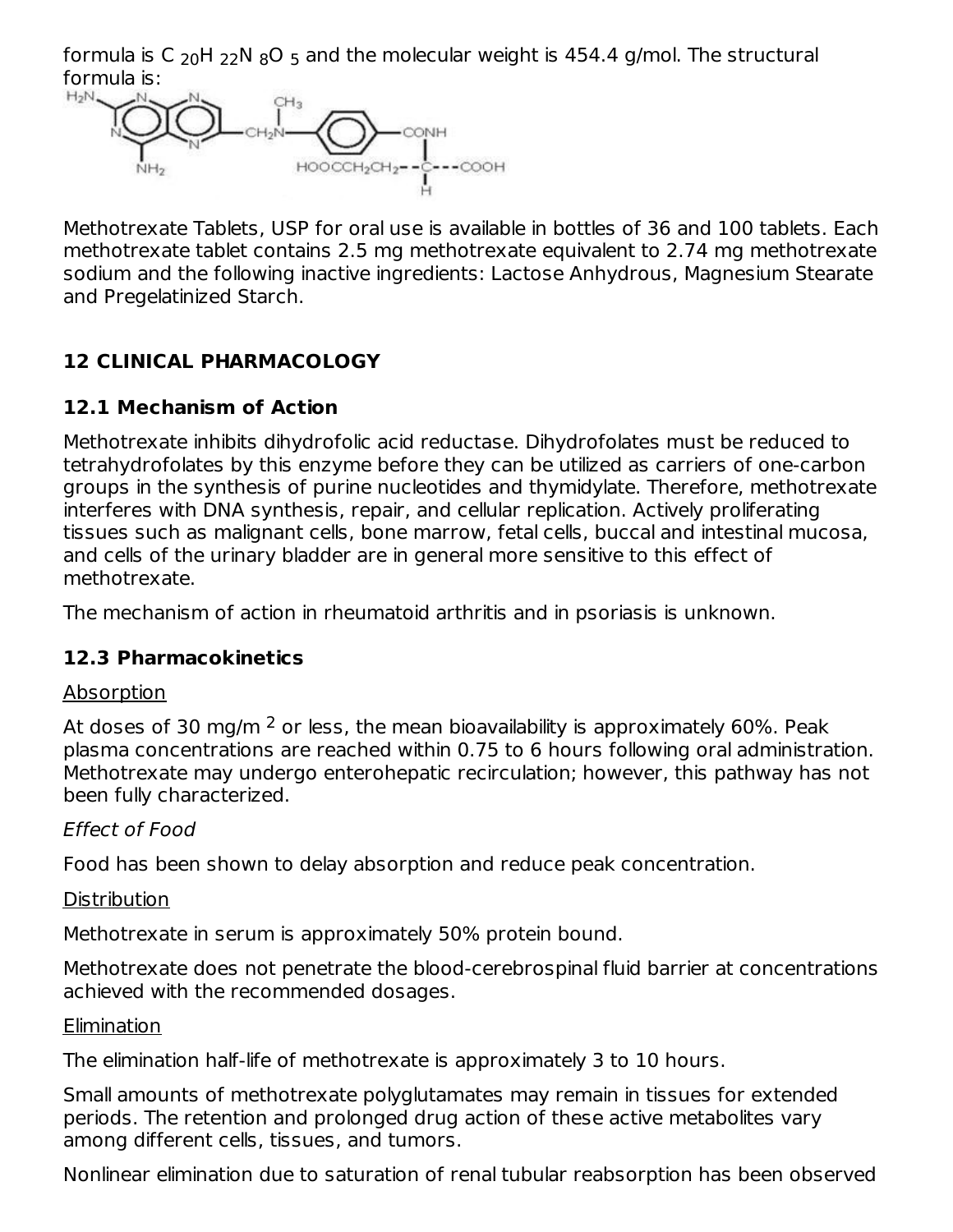in studies of patients with psoriasis receiving methotrexate doses between 7.5 mg and 30 mg.

### **Metabolism**

Methotrexate is partially metabolized by intestinal flora after oral administration.

Methotrexate primarily undergoes hepatic and intracellular metabolism to active polyglutamated forms which can be converted back to methotrexate by hydrolase enzymes. Methotrexate also undergoes minor metabolism to active 7 hydroxymethotrexate.

### Excretion

Methotrexate primarily undergoes renal excretion by glomerular filtration and active tubular secretion that is dependent upon dosage and route of administration.

Biliary excretion accounts for  $\leq 10\%$  of the methotrexate dose.

### Specific Populations

The effect of hepatic impairment on the pharmacokinetics of methotrexate is unknown.

### Pediatric Patients

In pediatric patients with leukemia, oral absorption (23% to 95%) of methotrexate is variable and dose-dependent. The difference between highest and lowest peak methotrexate concentrations (C  $_{\sf max}$  0.11 to 2.3 micromolar after a 20 mg/m <sup>2</sup> dose)<sub>.</sub> was 20-fold. The time to peak concentration (T  $_{\sf max}$  0.67 to 4 hours after a 15 mg/m <sup>2</sup> dose) and fraction of dose absorbed is variable. The absorption of doses greater than 40 mg/m  $^2$  is significantly less than that of lower doses.

In pediatric patients with pJIA, plasma concentrations of methotrexate are variable. Following oral administration of methotrexate 6.4 mg/m  $2$ /week to 11.2 mg/m  $2$ /week, mean serum concentrations were

0.59 micromolar (0.03 to 1.40) at 1 hour, 0.44 micromolar (0.01 to 1.00) at 2 hours, and 0.29 micromolar (0.06 to 0.58) at 3 hours.

In pediatric patients receiving methotrexate for acute lymphoblastic leukemia (6.3 mg/m <sup>2</sup> to 30 mg/m <sup>2</sup>) or for JIA (3.75 mg/m <sup>2</sup> to 26.2 mg/m <sup>2</sup>), the terminal half-life has been reported to range from 0.7 to 5.8 hours or from 0.9 to 2.3 hours, respectively.

### Patients with Renal impairment

The elimination half-life of methotrexate is variable and increases with the severity of renal impairment.

# **13 NONCLINICAL TOXICOLOGY**

### **13.1 Carcinogenesis, Mutagenesis, Impairment of Fertility**

Methotrexate has been evaluated in a number of animal studies for carcinogenic potential with inconclusive results. There is evidence that methotrexate causes chromosomal damage to animal somatic cells and human bone marrow cells.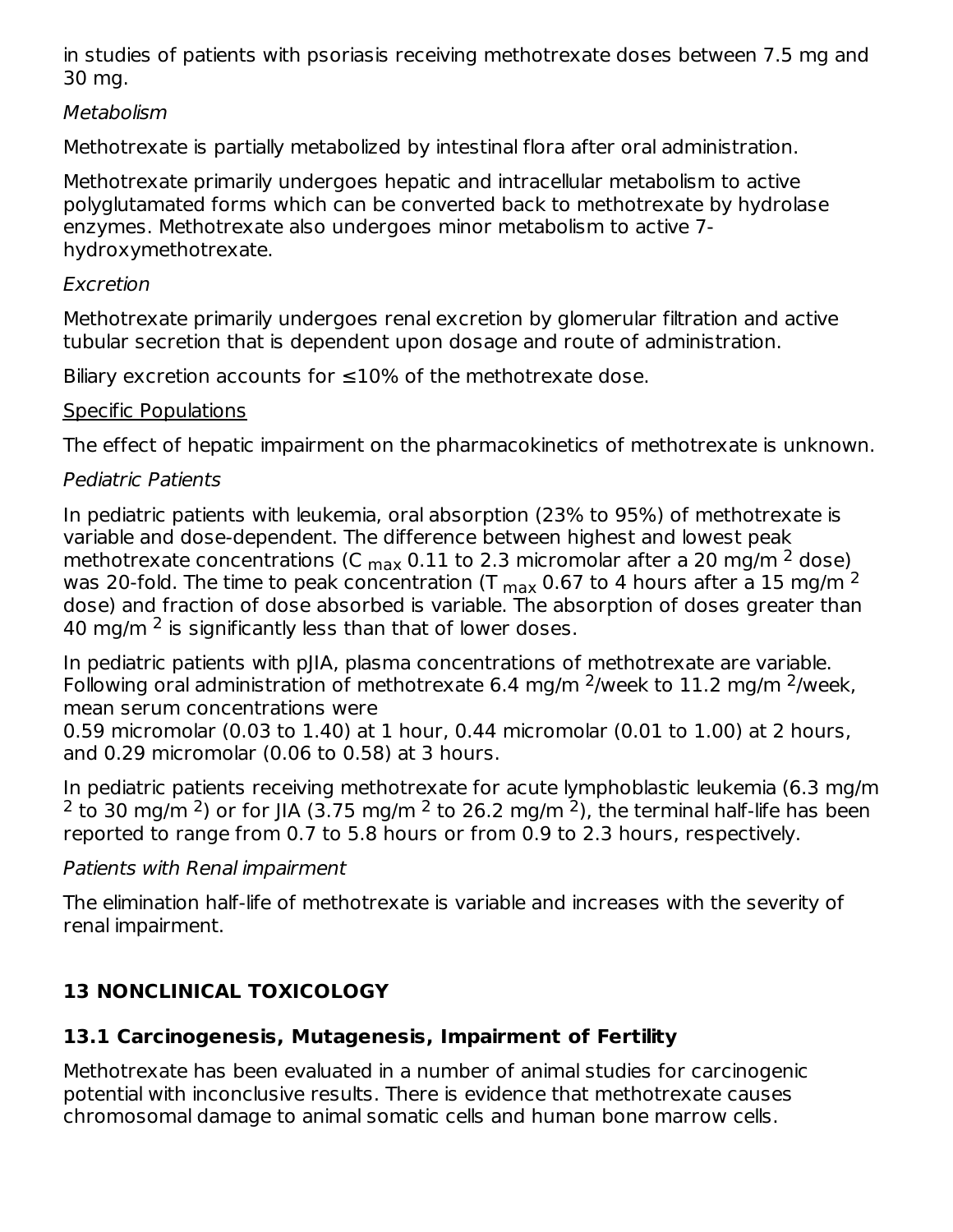### **15 REFERENCES**

1. "OSHA Hazardous Drugs." OSHA. http://www.osha.gov/SLTC/hazardousdrugs/index.html.

### **16 HOW SUPPLIED/STORAGE AND HANDLING**

NDC: 71335-1772-1: 30 Tablets in a BOTTLE

NDC: 71335-1772-2: 12 Tablets in a BOTTLE

NDC: 71335-1772-3: 20 Tablets in a BOTTLE

NDC: 71335-1772-4: 100 Tablets in a BOTTLE

NDC: 71335-1772-5: 36 Tablets in a BOTTLE

NDC: 71335-1772-6: 24 Tablets in a BOTTLE

NDC: 71335-1772-7: 90 Tablets in a BOTTLE

NDC: 71335-1772-8: 4 Tablets in a BOTTLE

### **17 PATIENT COUNSELING INFORMATION**

Advise the patient to read the FDA-approved patient labeling (Patient Information).

Embryo-Fetal Toxicity

- Advise females of reproductive potential of the potential risk to a fetus and to inform their healthcare provider of a known or suspected pregnancy [see Contraindications ( 4), Warnings and Precautions ( 5.1), Use in Specific Populations ( 8.1)].
- Advise females of reproductive potential to use effective contraception during treatment with Methotrexate Tablets and for 6 months after the final dose *[see Use in*] Specific Populations ( 8.3)].
- Advise males of reproductive potential to use effective contraception during treatment with Methotrexate Tablets and for 3 months after the final dose *[see Use in*] Specific Populations ( 8.3)].

### Hypersensitivity Reactions

Advise patients and their caregivers of the potential risk of hypersensitivity and that Methotrexate Tablets is contraindicated in patients with a history of hypersensitivity reactions to methotrexate. Instruct patients to seek immediate medical attention for signs of a hypersensitivity reaction [see Warnings and Precautions (5.2)].

#### Myelosuppression and Serious Infections

Inform patients and their caregivers that Methotrexate Tablets can cause myelosuppression and the need for frequent monitoring of blood cell counts. Advise patients and their caregivers to immediately report new onset fever, symptoms of infection, easy bruising or persistent bleeding to their healthcare provider [see Warnings and Precautions ( 5.3, 5.11)].

### Gastrointestinal Toxicity

Advise patients and their caregivers to report new or worsening diarrhea, vomiting, or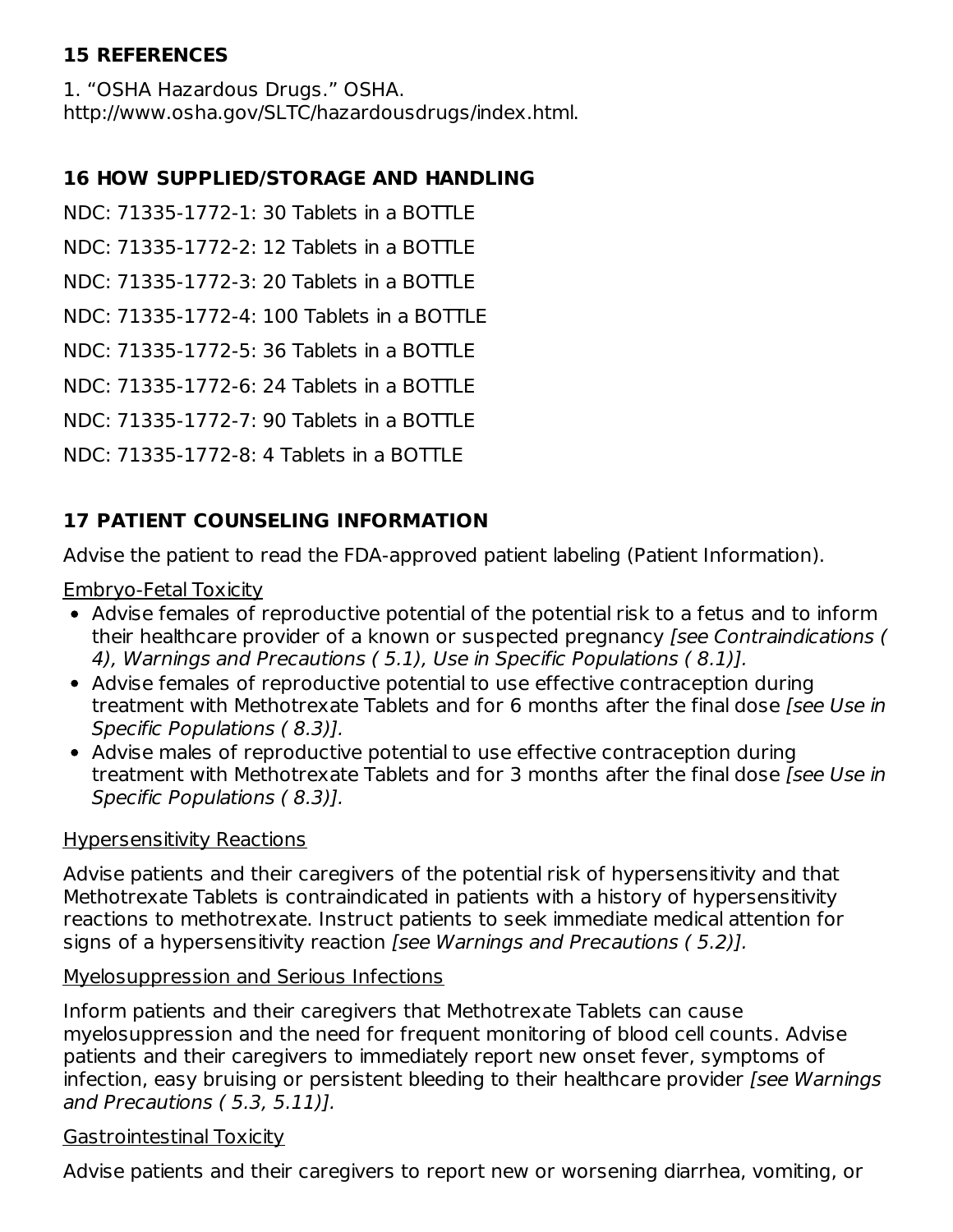stomatitis to their healthcare provider. Advise patients to immediately contact their healthcare provider for high fever, rigors, persistent or severe abdominal pain, severe constipation, hematemesis, or melena [see Warnings and Precautions ( 5.4)].

#### **Hepatotoxicity**

Advise patients and their caregivers to report signs or symptoms of hepatic toxicity to their healthcare provider [see Warnings and Precautions ( 5.5)].

#### Pulmonary Toxicity

Advise patients and their caregivers to report new or worsening cough, fever, or dyspnea to their healthcare provider [see Warnings and Precautions ( 5.6)].

#### Dermatologic Reactions

Advise patients and their caregivers that Methotrexate Tablets can cause serious skin rash and to immediately contact their healthcare provider for new or worsening skin rash. Advise patients and their caregivers to avoid excessive sun exposure and use sun protection measures [see Warnings and Precautions ( 5.7)].

#### Renal Toxicity

Advise patients and their caregivers to immediately contact their healthcare provider for signs or symptoms of renal toxicity, such as marked increases or decreases in urinary output [see Warnings and Precautions ( 5.8)].

#### Risk of Serious Adverse Reactions with Medication Error

For patients who are prescribed a once weekly dosing regimen, advise patients and caregivers that the recommended dosage is to be taken once weekly as a single dose and that mistakenly taking the recommended weekly dosage once daily has led to fatal adverse reactions [see Warnings and Precautions ( 5.9)].

#### **Neurotoxicity**

Advise patients and their caregivers to report new neurological signs or symptoms to their healthcare provider [see Warnings and Precautions ( 5.12)].

#### Secondary Malignancies

Advise patients on the risk of second primary malignancies during treatment with Methotrexate Tablets [see Warnings and Precautions ( 5.13)].

#### Lactation

Instruct women not to breastfeed during treatment with Methotrexate Tablets and for 1 week after the final dose [see Use in Specific Populations ( 8.2)].

#### Infertility

Advise females and males of reproductive potential that methotrexate may impair fertility [see Warnings and Precautions ( 5.16), Use in Specific Populations ( 8.3)].

#### Drug Interactions

Advise patients and caregivers to inform their healthcare provider of all concomitant medications, including prescription medicines, over-the-counter drugs, vitamins, and herbal products [see Drug Interactions ( 7)].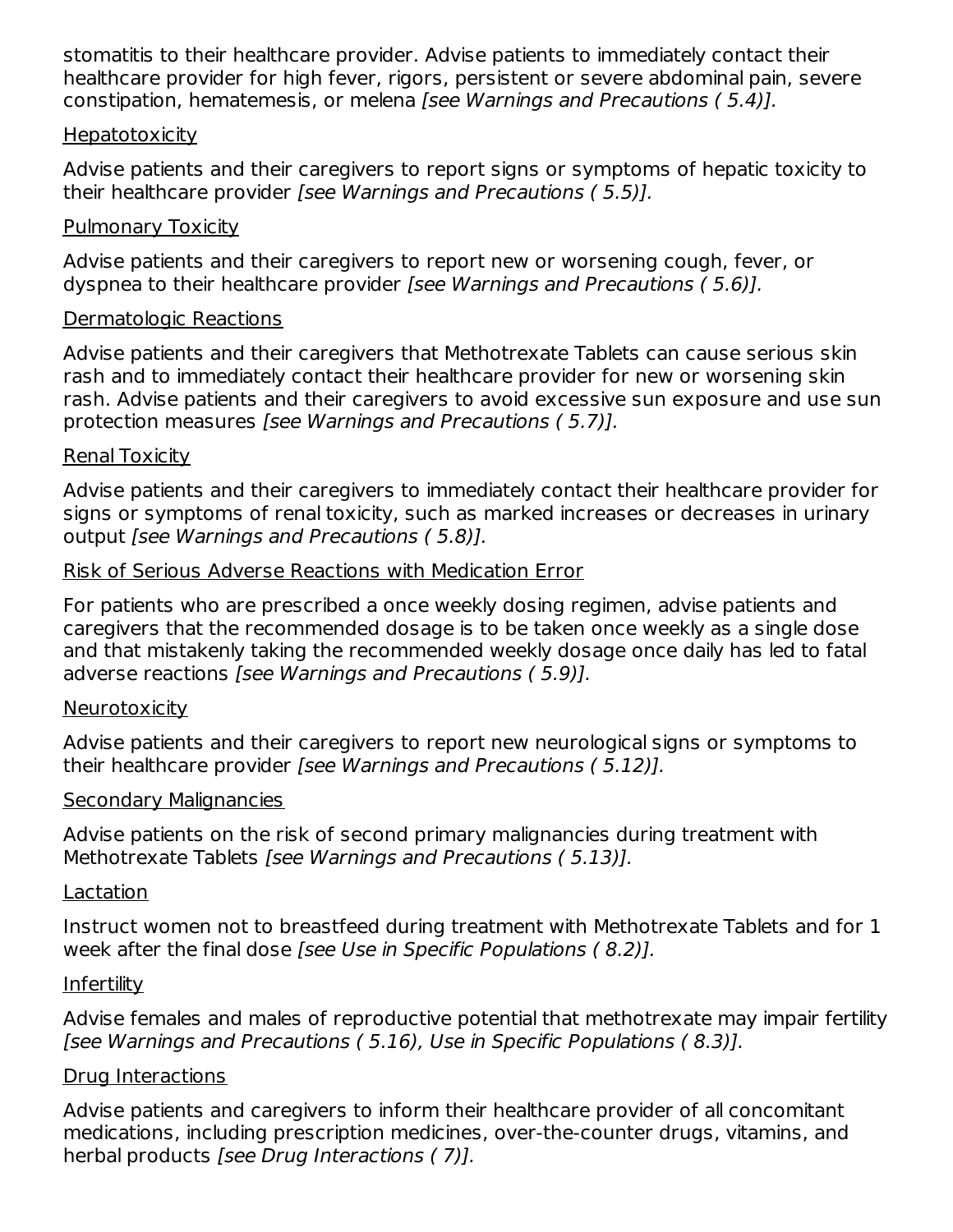For more information, go to www.accordhealthcare.us or call Accord Healthcare Inc. at 1-866-941-7875.

### **Manufactured For:**

Accord Healthcare, Inc., 1009 Slater Road, Suite 210-B, Durham, NC 27703, USA

#### **Manufactured By:**

Intas Pharmaceuticals Limited, Plot No 5 to 14 Pharmez, Sarkhej-Bavla, National Highway No 8-A, Near Village Matoda, Tal Sanand, Ahmedabad – 382 213, Gujarat, India.

51 3344 1 726884

Issued August 2021

#### **Patient Information**

Methotrexate (meth oh trex ate) tablets USP

**What is the most important information I should know about Methotrexate? Methotrexate can cause serious side effects that may be severe and lead to death,** including:

**Harm to an unborn baby, including birth defects or death of an unborn baby. Females who can become pregnant:**

- Your healthcare provider should do a pregnancy test before you start taking Methotrexate to see if you are pregnant.
	- **If you are being treated for a medical condition other than cancer, do not take Methotrexate if you are pregnant. See "Who should not take Methotrexate?"**
	- If you are taking Methotrexate to treat your cancer, you and your healthcare provider will decide if you will take Methotrexate if you are pregnant.
	- Use effective birth control (contraception) during treatment and for **6** months after your final dose of Methotrexate. Ask your healthcare provider what forms of birth control you can use during this time.

**Tell your healthcare provider right away if you become pregnant or think you are pregnant during treatment with Methotrexate.**

#### **Males with female partners who are able to become pregnant:**

o Use effective birth control during treatment and for **3** months after your final dose of Methotrexate.

#### **Tell your healthcare provider right away if your female partner becomes**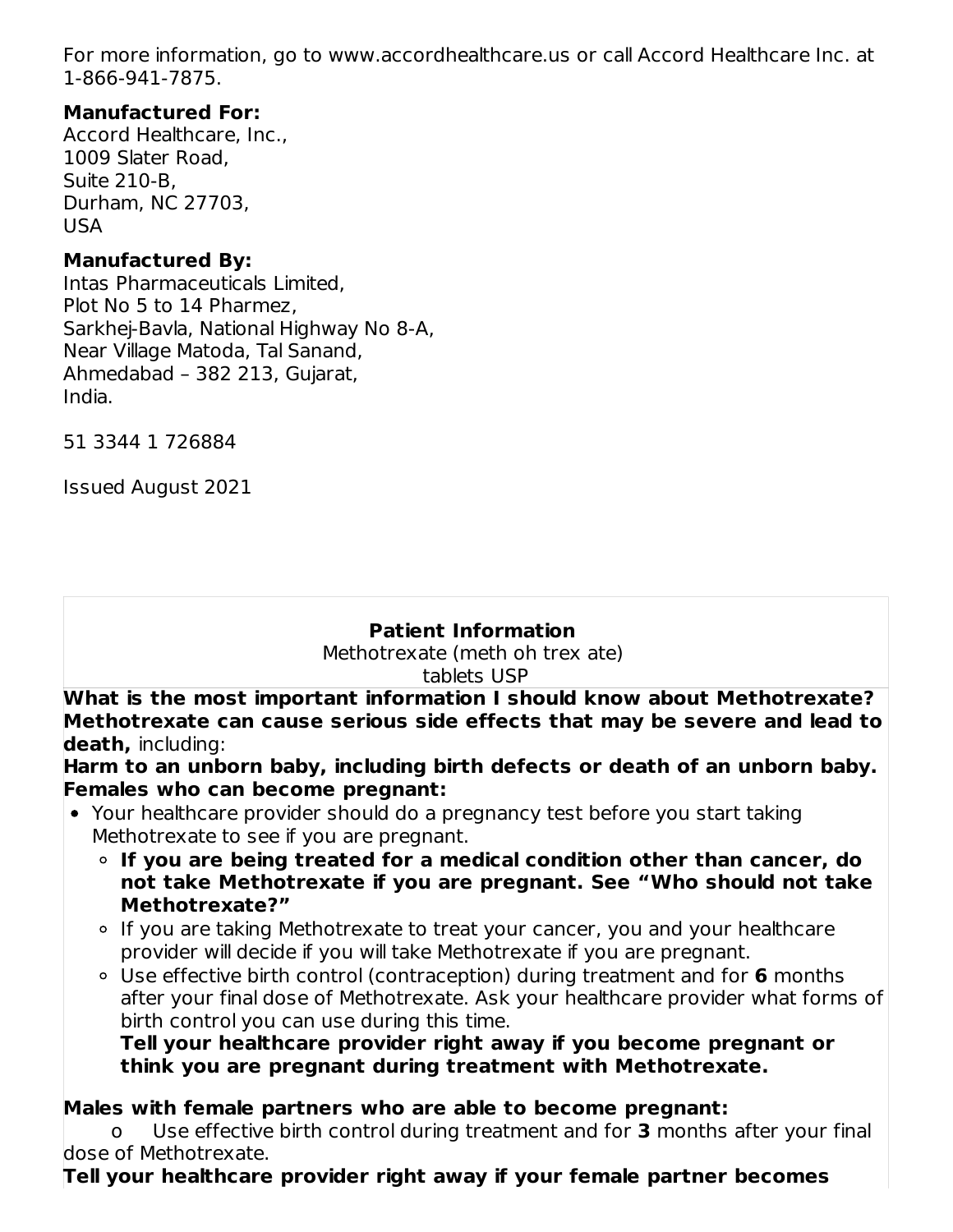### **pregnant during treatment with Methotrexate.**

**Severe allergic reactions.** Severe allergic reactions can happen with Methotrexate. Signs and symptoms of a severe allergic reaction may include:

- skin rash, itching and hives
- swelling of the face, lips, tongue, or throat
- dizziness
- trouble breathing
- fast heart rate
- feeling faint
- stomach-area pain
- vomiting or diarrhea

• wheezing

**Do not** take Methotrexate if you have had a severe allergic reaction to Methotrexate in the past.

**Get medical help right away** if you develop any of the signs or symptoms of a severe allergic reaction listed above.

**Decreased blood cell counts.** Methotrexate can affect your bone marrow and cause decreases in red blood counts, white blood cell counts, and platelets that can be severe and life-threatening.

Your healthcare provider will check your blood cell counts when you start and during treatment with Methotrexate.

### **Call your healthcare provider right away if you develop any of the following:**

- a new fever
- symptoms of infection
- Easy bruising or bleeding that will not stop (persistent bleeding)

### **Severe stomach and intestine problems (gastrointestinal) problems.**

- Diarrhea, vomiting, nausea, and mouth sores can happen in people who take Methotrexate.
- **Inflammation of the intestine with severe bleeding and a tear in the intestinal wall (perforation) have happened with Methotrexate and cause death.**
- People who have stomach ulcers (peptic ulcer disease) or ulcerative colitis (UC) have a greater risk of developing severe stomach or intestine problems with Methotrexate.

Tell your healthcare provider if you develop new or worsening diarrhea, vomiting, or mouth sores during treatment with Methotrexate.

**Tell your healthcare provider right away if you develop high fever, shaking chills (rigors), pain in your stomach-area (abdomen) that will not go away or is severe, severe constipation, if you are vomiting blood or have blood in your stools.**

**Liver problems.** Methotrexate can cause severe liver problems including liver scarring (fibrosis), cirrhosis, and liver failure that may not get better (possibly irreversible) and can cause death.

- **In people with psoriasis** who take Methotrexate, liver fibrosis or cirrhosis may happen without any symptoms or abnormal liver tests. The risk for liver problems in people with psoriasis increases as with the amount of Methotrexate that you take over time.
- Your healthcare provider will do tests to monitor your liver function before you start and during treatment with Methotrexate.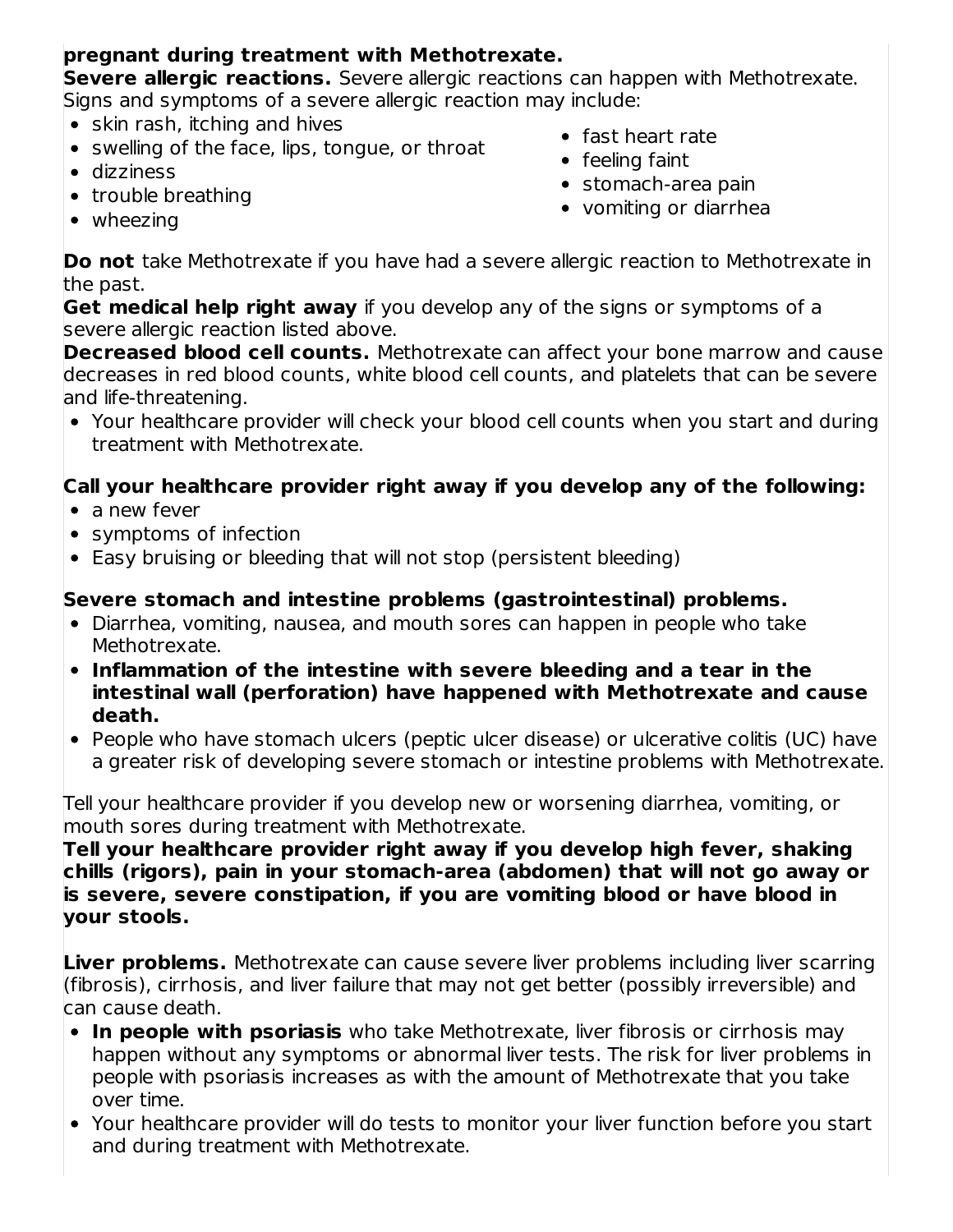# **Tell your healthcare provider if you have any signs or symptoms of liver**

**problems** during treatment with Methotrexate, including:

- tiredness
- easy bleeding or bruising
- loss of appetite
- nausea
- difficulty thinking clearly
- swelling in your legs, feet or ankles
- weight loss
- $\bullet$  itchy skin
- yellowing of your skin or the white part of your eyes
- weakness

**Lung problems.** Lung problems can happen suddenly (acute) with Methotrexate or they can develop over a long period- of-time (chronic). Lung problems may not get better (possibly irreversible) and can cause death.

**Tell your healthcare provider if you have any new or worsening symptoms including: cough (especially a dry cough), fever, or trouble breathing. Severe skin reactions.** Severe skin reactions can happen with Methotrexate and can lead to death.

- **In people with psoriasis:** Your psoriasis may get worse if you are exposed to sunlight or other types of ultraviolet light.
- Methotrexate can cause reactivation of skin reactions that can happen after radiation therapy (radiation recall dermatitis) and cause sunburn to come back (photodermatitis).

Limit sunlight exposure during treatment with Methotrexate. Use sunscreen and wear protective clothing when you will be exposed to sunlight during treatment with Methotrexate.

**Tell your healthcare provider right away about any new or worsening skin rash during treatment with Methotrexate.**

**Kidney problems. Kidney problems can happen with Methotrexate, including kidney failure which can happen suddenly (acute) and may not go away (irreversible).**

Your healthcare provider will check your kidney function before you start and during treatment with Methotrexate.

**Tell your healthcare provider right away** if you have any signs or symptoms of kidney problems, including:

- a big change (either increase or decrease) in the shortness of breath amount of urine you produce
- - tiredness
- swelling in your legs, ankles or feet
- weight gain

#### See **"What are the possible side effects of Methotrexate"** for more information about side effects.

### **What is Methotrexate?**

Methotrexate is a prescription medicine used:

- in combination with other chemotherapy medicines in adults and children, for maintenance treatment of acute lymphoblastic leukemia (ALL)
- to treat adults with mycosis fungoides (cutaneous T-cell lymphoma)
- in combination with other therapies to treat adults with non-Hodgkin lymphoma that has come back (relapsed) or did not respond to previous treatment (refractory)
- to treat adults with rheumatoid arthritis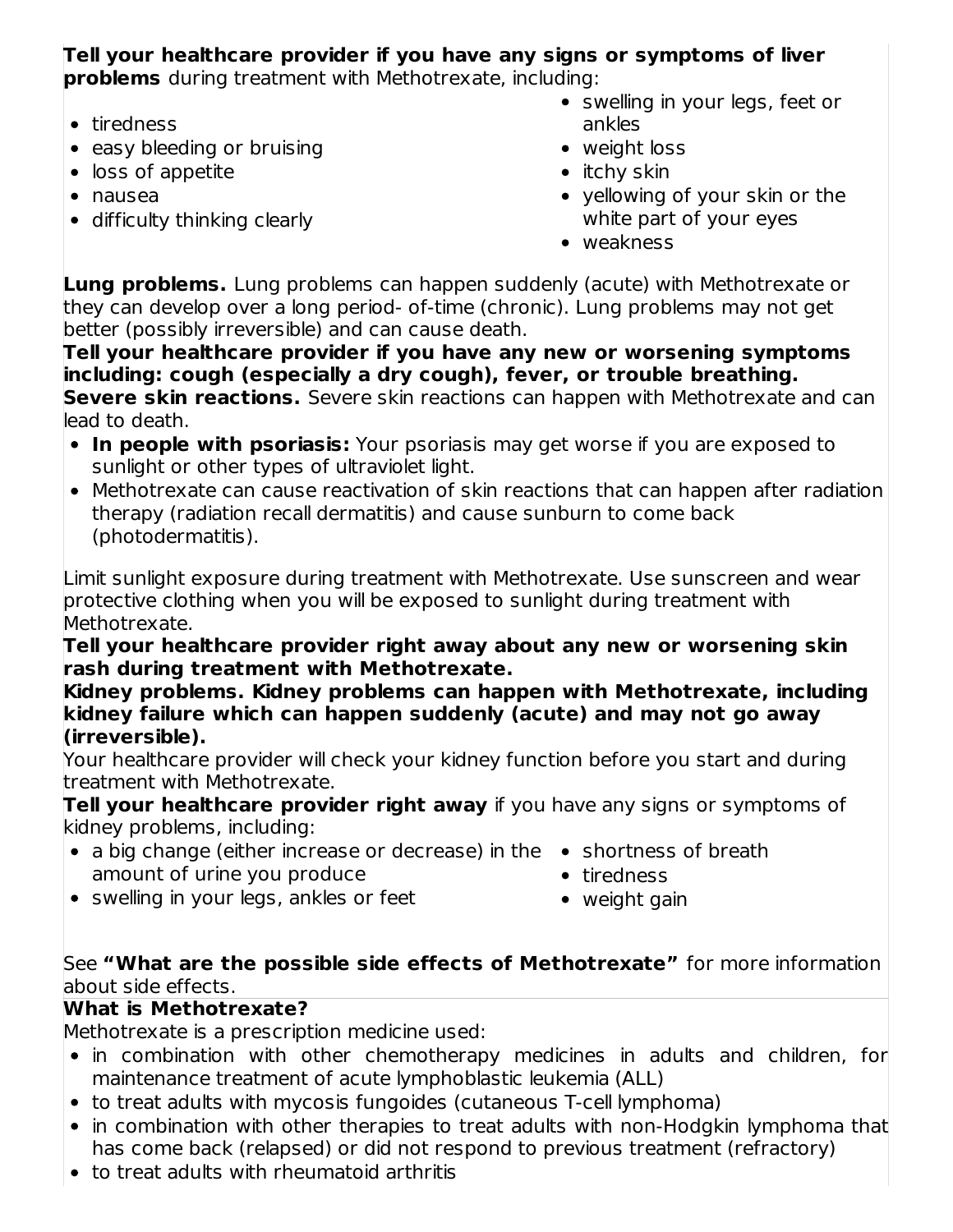- to treat children with polyarticular juvenile idiopathic arthritis (pJIA)
- to treat adults with severe psoriasis

It is not known if Methotrexate is safe and effective in treating children with any disease other than ALL as part of a combination regimen used for maintenance therapy of their cancer, and for the treatment of pJIA.

It is not known if Methotrexate is safe in people with liver problems.

### **Do not take Methotrexate if you**:

- are pregnant and are being treated or will be treated with Methotrexate for rheumatoid arithritis, pJIA, or severe psoriasis or for any disease other than cancer). Methotrexate can cause harm to an unborn baby, including birth defects or death of an unborn baby. See **"What is the most important information I should know about Methotrexate?"**
- have or had a severe allergic reaction to Methotrexate in the past. See " **What is the most important information I should know about Methotrexate?"** See the end of this leaflet for a complete list of ingredients in Methotrexate.

#### **Before taking Methotrexate tell your healthcare provider about all of your medical conditions, including if you:**

- have problems swallowing tablets
- have kidney problems or are receiving dialysis treatments
- have liver problems
- drink alcohol-containing beverages and, during treatment with Methotrexate, if there are any changes in the amount of alcoholic beverages you drink
- have fluid in your stomach-area (ascites)
- have lung problems or fluid in your lungs (pleural effusion)
- plan to have any surgeries with general anesthesia, including dental surgery
- have stomach ulcers (peptic ulcer disease)
- have ulcerative colitis
- have recently received or are scheduled to receive a vaccine. You should not receive live vaccines during treatment with Methotrexate.
- are breastfeeding or plan to breastfeed. Methotrexate may pass into your breast milk. Do not breastfeed during treatment and for 1 week after your last dose of Methotrexate.

**Tell your healthcare provider about all the medicines you take,** including

prescription and over-the-counter medicines, vitamins and herbal supplements. Methotrexate and certain other medicines can affect each other and cause serious side effects. Do not start or change any medicines unless you have talked to your doctor and your doctor has told you it is safe. Know all the medicines that you take and keep a list of them with you at all times to show doctors and pharmacists.

### **How should I take Methotrexate?**

- **Take Methotrexate exactly as prescribed by your healthcare provider.** Your dose of Methotrexate and when you take it will depend on the condition that is being treated.
	- **Do not** take more Methotrexate than prescribed. Do not change your dose of Methotrexate unless your healthcare provider tells you to.
	- **Taking more Methotrexate than prescribed or taking Methotrexate more often than prescribed, can lead to severe side effects and cause**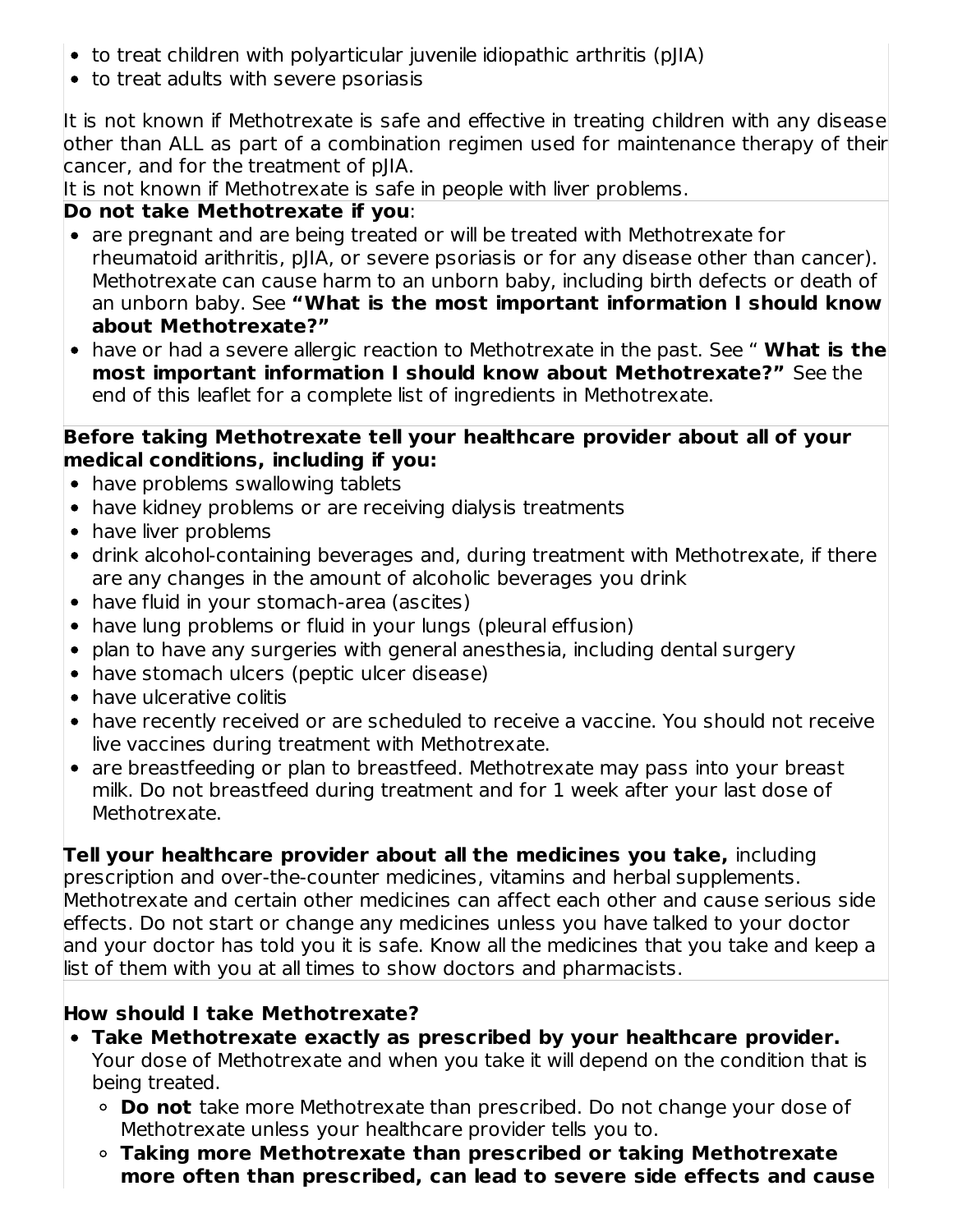**death.**

- **If you take too much Methotrexate call your healthcare provider or go to your nearest hospital emergency room right way. You will need to receive a medicine as soon as possible to help reduce side effects that could be severe and could cause death.**
- **If you miss taking a dose of Methotrexate, call your healthcare provider for instructions about when to take your next dose of Methotrexate.**

#### **If you are taking Methotrexate for treatment of severe psoriasis, rheumatoid arthritis, or polyarticular juvenile idiopathic arthritis:**

- Take your Methotrexate dose 1 time each week, not every day. Severe side effects and death have happened in people who mistakenly have taken Methotrexate every day instead of 1 time each week.
- Take a folic acid or folinic acid supplement every day during treatment with Methotrexate, as instructed by your healthcare provider, to help reduce the chance of developing certain side effects, such as mouth sores.

### **If you are taking Methotrexate to treat your cancer:**

- Follow your healthcare provider's instructions about how much Methotrexate to take and when to take it.
- **Do not take folic acid or folinic acid** during treatment with Methotrexate unless your healthcare provider tells you to. Taking folic acid or folinic acid with Methotrexate may make your Methotrexate treatment less effective.

### **What are the possible side effects of Methotrexate?**

Methotrexate can cause serious side effects that may be severe and lead to death including:

- S e e **"What is the most important information I should know about Methotrexate?"**
- **Serious infections.** People who take Methotrexate have an increased risk of developing infections that can be life-threatening or cause death. These infections may include: bacterial, fungal, or viral infections, including Pneumocystis jiroveci pneumonia, invasive fungal infections, hepatitis B infection that comes back (reactivation), turberculosis infection that may be new or reactivation, and Herpes zoster or cytomegalovirus (CMV) that spreads throughout the body (disseminated).

#### **Tell your healthcare provider right away if you develop a new fever or if you have any symptoms of infection during treatment with Methotrexate.**

**Brain and spinal cord (nervous system) problems.** Methotrexate can cause nervous system problems that can be severe and last for a short time or last for a long time. These nervous system problems can get progressively worse, may not get better (irreversible), and can cause death. The risk for a certain nervous system problem called leukoencephalopathy is increased in people who have had radiation treatment to their head (cranial radiation) in the past.

Tell your healthcare provider about any new nervous system symptoms that you develop during treatment with Methotrexate.

- **Secondary cancers.** Secondary (new) cancers can happen in people who take Methotrexate.
	- $\circ$  In people with psoriasis, the risk of new skin cancers is increased with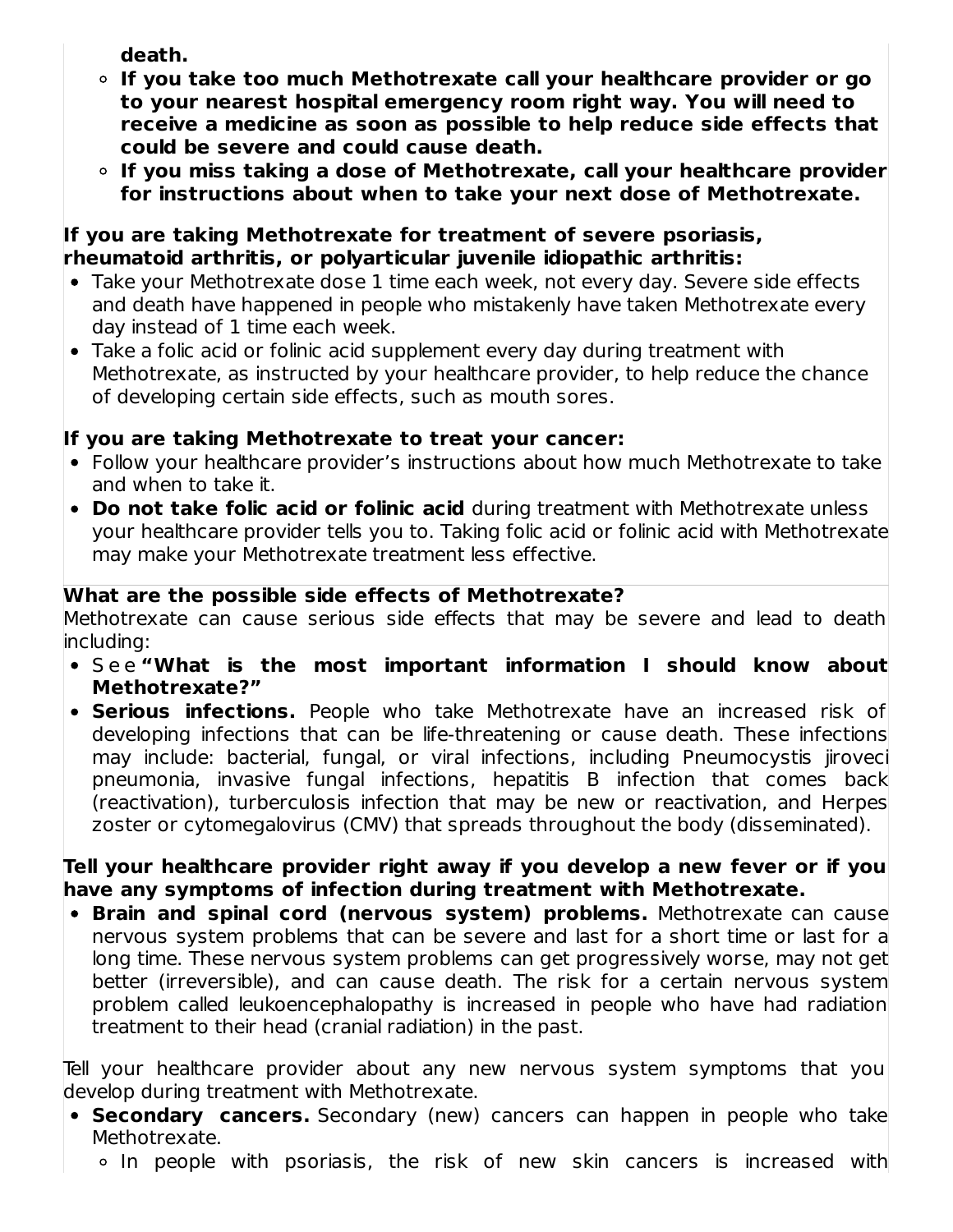Methotrexate and further increased if you take the medicine cyclosporine after receiving treatment with Methotrexate.

- Certain blood cancers can happen during treatment with Methotrexate. In some cases, these blood cancers may completely go away (regress completely) after Methotrexate is stopped.
- **Tumor lysis syndrome (TLS).** TLS is caused by the fast breakdown of cancer cells. TLS can cause kidney failure and the need for dialysis treatment, abnormal heart rhythm, seizure, and sometimes death. Your healthcare provider may do blood tests to check you for TLS if you are receiving Methotrexate as a cancer treatment.
- **Possible fertility problems (infertility) in males and females.** Methotrexate can cause fertility problems in males and females, and can cause sperm production to stop in males, and menstrual problems in females. Males may not be able to father a child. Females may not be able to become pregnant. It is not known if your fertility may return. Talk with your healthcare provider about your risk for infertility if this is a concern for you.

The most common side effects of Methotrexate include:

- mouth sores
- low white blood cells. See "What is the most important information I should know about Methotrexate?"
- nausea, upset stomach

These are not all the side effects of Methotrexate. Ask your healthcare provider or pharmacist for more information. Call your doctor for medical advice about side effects. You may report side effects to FDA at 1-800- FDA-1088

### **How should I store Methotrexate tablets?**

- Store Methotrexate tablets at 68°F to 77°F (20°C to 25°C).
- Keep Methotrexate tablets away from light.

# **Keep Methotrexate and all medicines out of the reach of children.**

**General information about the safe and effective use of Methotrexate.** Medicines are sometimes prescribed for purposes other than those listed in a Patient Information leaflet. Do not use methotrexate for a condition for which it was not prescribed. Do not give methotrexate to other people, even if they have the same symptoms that you have. It may harm them. This leaflet summarizes the most important information about methotrexate. If you would like more information, talk with your healthcare provider. You can ask your pharmacist or healthcare provider for information about methotrexate that is written for healthcare professionals. For additional information, please contact www.accordhealthcare.us or call Accord Healthcare Inc. at 1-866-941-7875.

#### **What are the ingredients in Methotrexate?**

**Active Ingredient**: methotrexate sodium **Inactive Ingredients**: lactose anhydrous, magnesium stearate and pregelatinized starch.

This Patient Information has been approved by the U.S. Food and Drug Administration.

### **Manufactured For:**

Accord Healthcare, Inc.,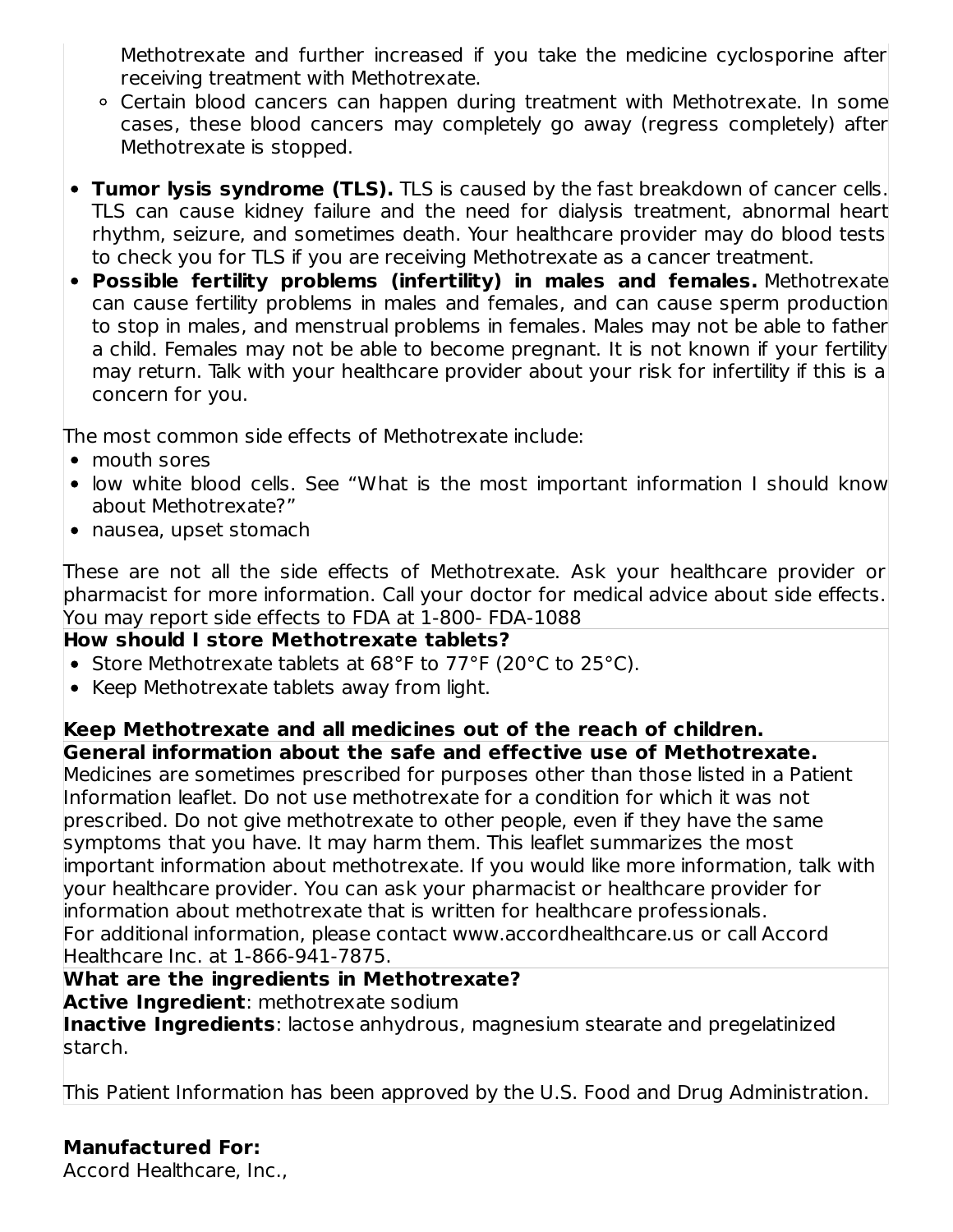1009 Slater Road, Suite 210-B, Durham, NC 27703, USA

#### **Manufactured By:**

Intas Pharmaceuticals Limited, Plot No 5 to 14 Pharmez, Sarkhej-Bavla, National Highway No 8-A, Near Village Matoda, Tal Sanand, Ahmedabad – 382 213, Gujarat, India.

51 3344 1 726884

Issued August 2021

### **Methotrexate 2.5mg Tablet**

|            | Packaged by Bryant Ranch Prepack                                   |                         | Burbank, CA 91504                           |
|------------|--------------------------------------------------------------------|-------------------------|---------------------------------------------|
|            | <b>Methotrexate</b><br>2.5mg Tablet                                | $\overline{\mathsf{Q}}$ | yellow ROUND HZ;1                           |
|            |                                                                    | 1523487                 | <b>Caution: Cytotoxic Agent</b>             |
|            |                                                                    |                         | Store at room temp of                       |
|            | <b>Compare To</b>                                                  |                         | $20^{\circ}$ -25°C (68°-77°F)               |
|            | Rheumatrex 2.5mg<br><b>Tablet</b><br>Intas Pharmaceuticals Limited | <b>RX Only</b>          | Keep all drugs out of<br>reach of children. |
| # 30       | <b>EXP MM/YY</b>                                                   |                         |                                             |
| <b>NDC</b> | 7133517721                                                         |                         | 01472301523487                              |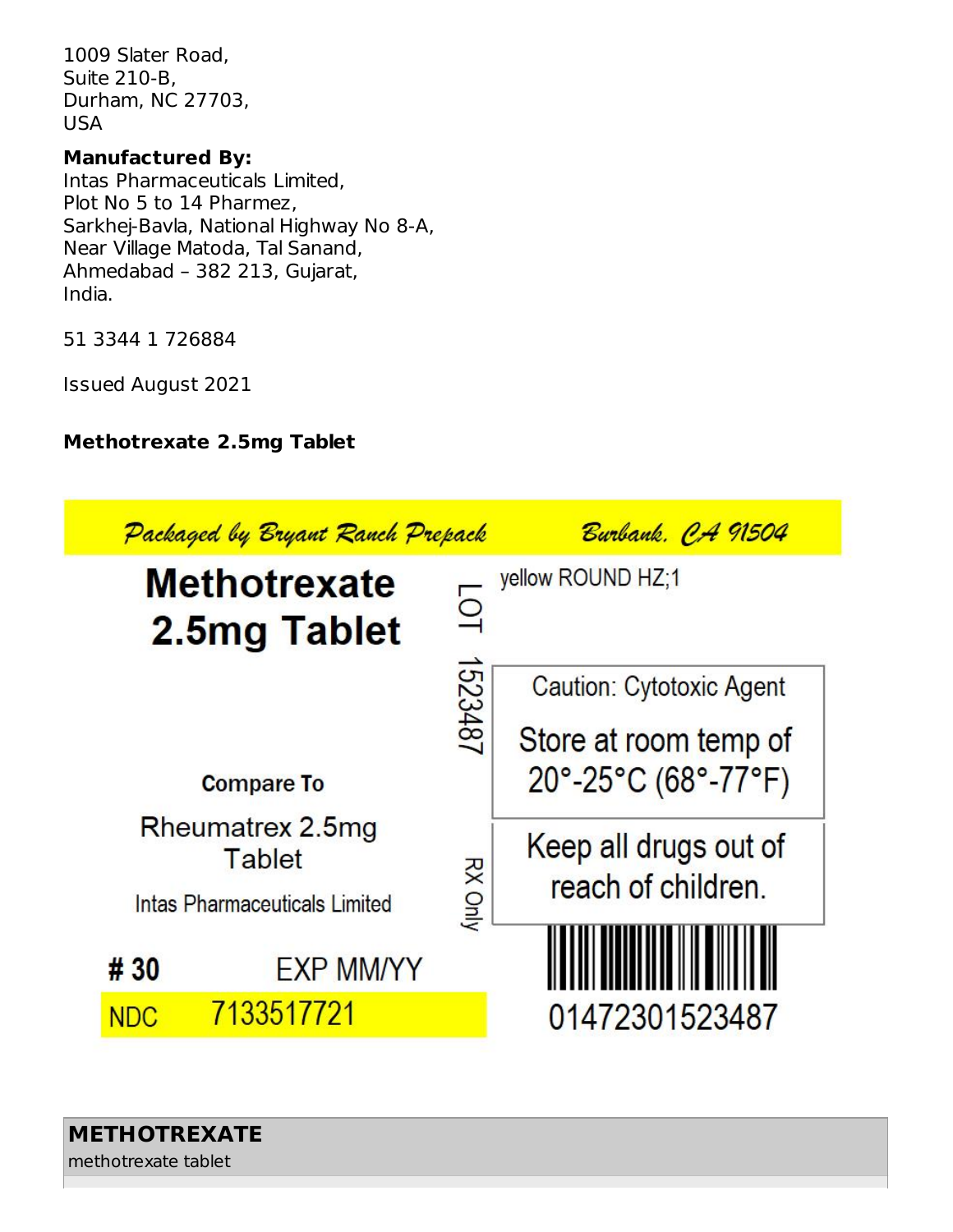|   | <b>Product Information</b>                                                                 |                                                       |                                                               |                              |      |                                       |                     |                 |                                     |
|---|--------------------------------------------------------------------------------------------|-------------------------------------------------------|---------------------------------------------------------------|------------------------------|------|---------------------------------------|---------------------|-----------------|-------------------------------------|
|   | <b>HUMAN PRESCRIPTION</b><br><b>Product Type</b><br><b>DRUG</b>                            |                                                       |                                                               | <b>Item Code</b><br>(Source) | 486) | NDC:71335-1772(NDC:16729-             |                     |                 |                                     |
|   | <b>Route of Administration</b>                                                             |                                                       | ORAL                                                          |                              |      |                                       |                     |                 |                                     |
|   |                                                                                            |                                                       |                                                               |                              |      |                                       |                     |                 |                                     |
|   | <b>Active Ingredient/Active Moiety</b>                                                     |                                                       |                                                               |                              |      |                                       |                     |                 |                                     |
|   |                                                                                            |                                                       | <b>Ingredient Name</b>                                        |                              |      |                                       |                     | <b>Basis of</b> | <b>Strength</b>                     |
|   |                                                                                            |                                                       | <b>METHOTREXATE SODIUM (UNII: 3IG1E710ZN) (METHOTREXATE -</b> |                              |      |                                       |                     | <b>Strength</b> |                                     |
|   | UNII: YL5FZ 2Y5U1)                                                                         |                                                       |                                                               |                              |      |                                       | <b>METHOTREXATE</b> |                 | 2.5 <sub>mg</sub>                   |
|   |                                                                                            |                                                       |                                                               |                              |      |                                       |                     |                 |                                     |
|   | <b>Inactive Ingredients</b>                                                                |                                                       |                                                               |                              |      |                                       |                     |                 |                                     |
|   |                                                                                            |                                                       | <b>Ingredient Name</b>                                        |                              |      |                                       |                     |                 | <b>Strength</b>                     |
|   | <b>ANHYDROUS LACTOSE (UNII: 3SY5LH9PMK)</b><br>MAGNESIUM STEARATE (UNII: 70097M6I30)       |                                                       |                                                               |                              |      |                                       |                     |                 |                                     |
|   | <b>STARCH, CORN (UNII: O8232NY3SJ)</b>                                                     |                                                       |                                                               |                              |      |                                       |                     |                 |                                     |
|   |                                                                                            |                                                       |                                                               |                              |      |                                       |                     |                 |                                     |
|   |                                                                                            |                                                       |                                                               |                              |      |                                       |                     |                 |                                     |
|   | <b>Product Characteristics</b>                                                             |                                                       |                                                               |                              |      |                                       |                     |                 |                                     |
|   | Color                                                                                      |                                                       | yellow                                                        | <b>Score</b>                 |      |                                       | 2 pieces            |                 |                                     |
|   | <b>Shape</b>                                                                               |                                                       | <b>ROUND</b>                                                  | <b>Size</b>                  |      |                                       | 6 <sub>mm</sub>     |                 |                                     |
|   | <b>Flavor</b>                                                                              |                                                       |                                                               | <b>Imprint Code</b>          |      |                                       |                     | HZ;1            |                                     |
|   | <b>Contains</b>                                                                            |                                                       |                                                               |                              |      |                                       |                     |                 |                                     |
|   |                                                                                            |                                                       |                                                               |                              |      |                                       |                     |                 |                                     |
|   | <b>Packaging</b>                                                                           |                                                       |                                                               |                              |      |                                       |                     |                 |                                     |
| # | <b>Item Code</b>                                                                           |                                                       | <b>Package Description</b>                                    |                              |      | <b>Marketing Start</b><br><b>Date</b> |                     |                 | <b>Marketing End</b><br><b>Date</b> |
| 1 | NDC: 71335-<br>1772-1                                                                      | Product                                               | 30 in 1 BOTTLE; Type 0: Not a Combination                     |                              |      | 12/29/2021                            |                     |                 |                                     |
| 2 | NDC:71335-<br>1772-2                                                                       | Product                                               | 12 in 1 BOTTLE; Type 0: Not a Combination                     |                              |      | 12/29/2021                            |                     |                 |                                     |
| 3 | NDC:71335-<br>1772-3                                                                       | Product                                               | 20 in 1 BOTTLE; Type 0: Not a Combination                     |                              |      | 12/29/2021                            |                     |                 |                                     |
| 4 | NDC: 71335-<br>1772-4                                                                      | 100 in 1 BOTTLE; Type 0: Not a Combination<br>Product |                                                               |                              |      | 12/29/2021                            |                     |                 |                                     |
| 5 | NDC: 71335-<br>1772-5                                                                      | 36 in 1 BOTTLE; Type 0: Not a Combination<br>Product  |                                                               |                              |      | 12/29/2021                            |                     |                 |                                     |
| 6 | NDC: 71335-<br>1772-6                                                                      | 24 in 1 BOTTLE; Type 0: Not a Combination<br>Product  |                                                               |                              |      | 01/21/2021                            |                     |                 |                                     |
| 7 | NDC: 71335-<br>1772-7                                                                      | 90 in 1 BOTTLE; Type 0: Not a Combination<br>Product  |                                                               |                              |      | 12/29/2021                            |                     |                 |                                     |
| 8 | 4 in 1 BOTTLE; Type 0: Not a Combination<br>NDC: 71335-<br>12/29/2021<br>1772-8<br>Product |                                                       |                                                               |                              |      |                                       |                     |                 |                                     |
|   |                                                                                            |                                                       |                                                               |                              |      |                                       |                     |                 |                                     |
|   | <b>Marketing Information</b>                                                               |                                                       |                                                               |                              |      |                                       |                     |                 |                                     |
|   | <b>Marketing</b>                                                                           |                                                       | <b>Application Number or Monograph</b>                        |                              |      | <b>Marketing Start</b>                |                     |                 | <b>Marketing End</b>                |
|   |                                                                                            |                                                       |                                                               |                              |      |                                       |                     |                 |                                     |